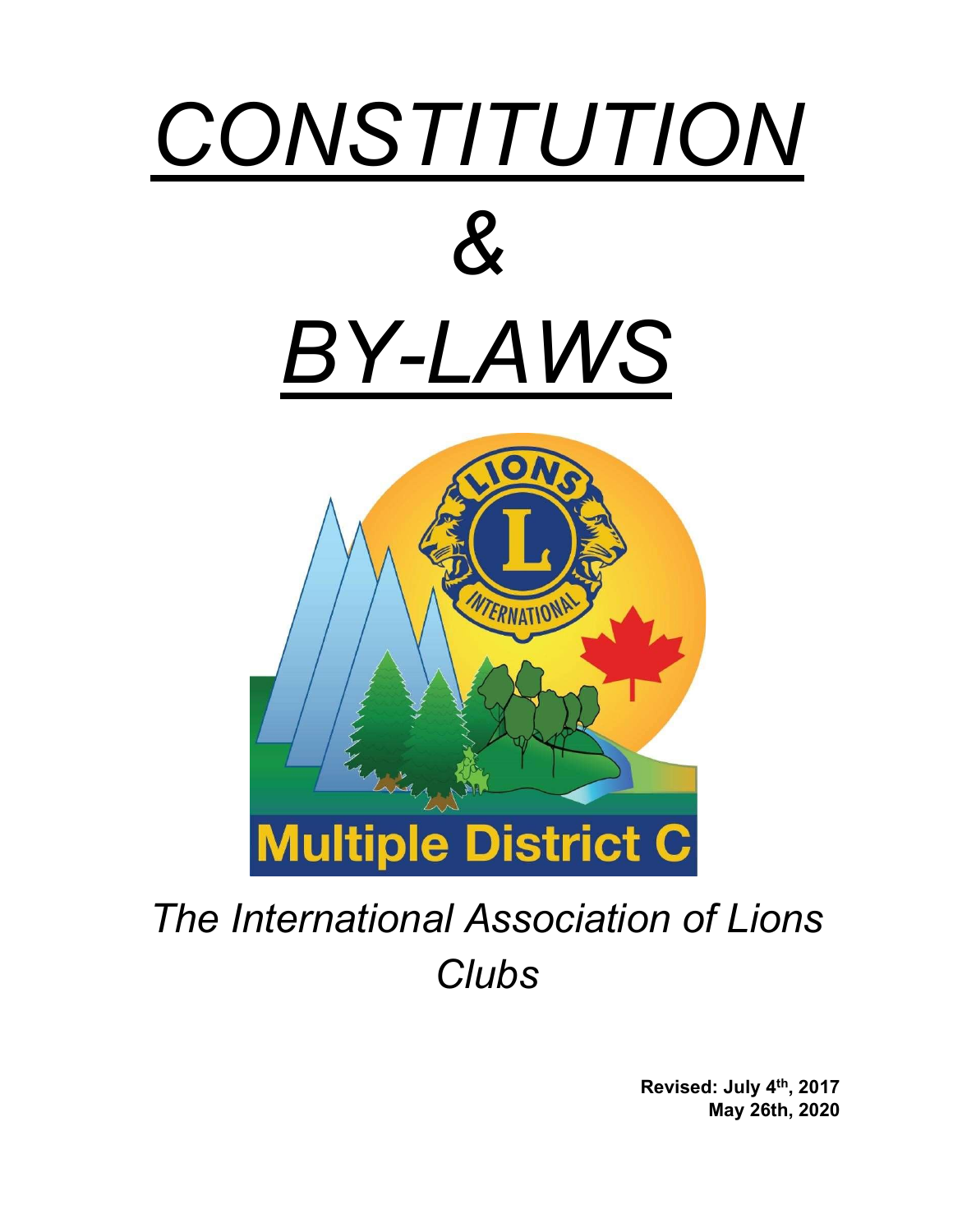## **Table of Contents**

| ARTICLE VIII - Multiple District Dispute Resolution Procedure  9 |  |
|------------------------------------------------------------------|--|
|                                                                  |  |
|                                                                  |  |
|                                                                  |  |
|                                                                  |  |
|                                                                  |  |
|                                                                  |  |
|                                                                  |  |
|                                                                  |  |
|                                                                  |  |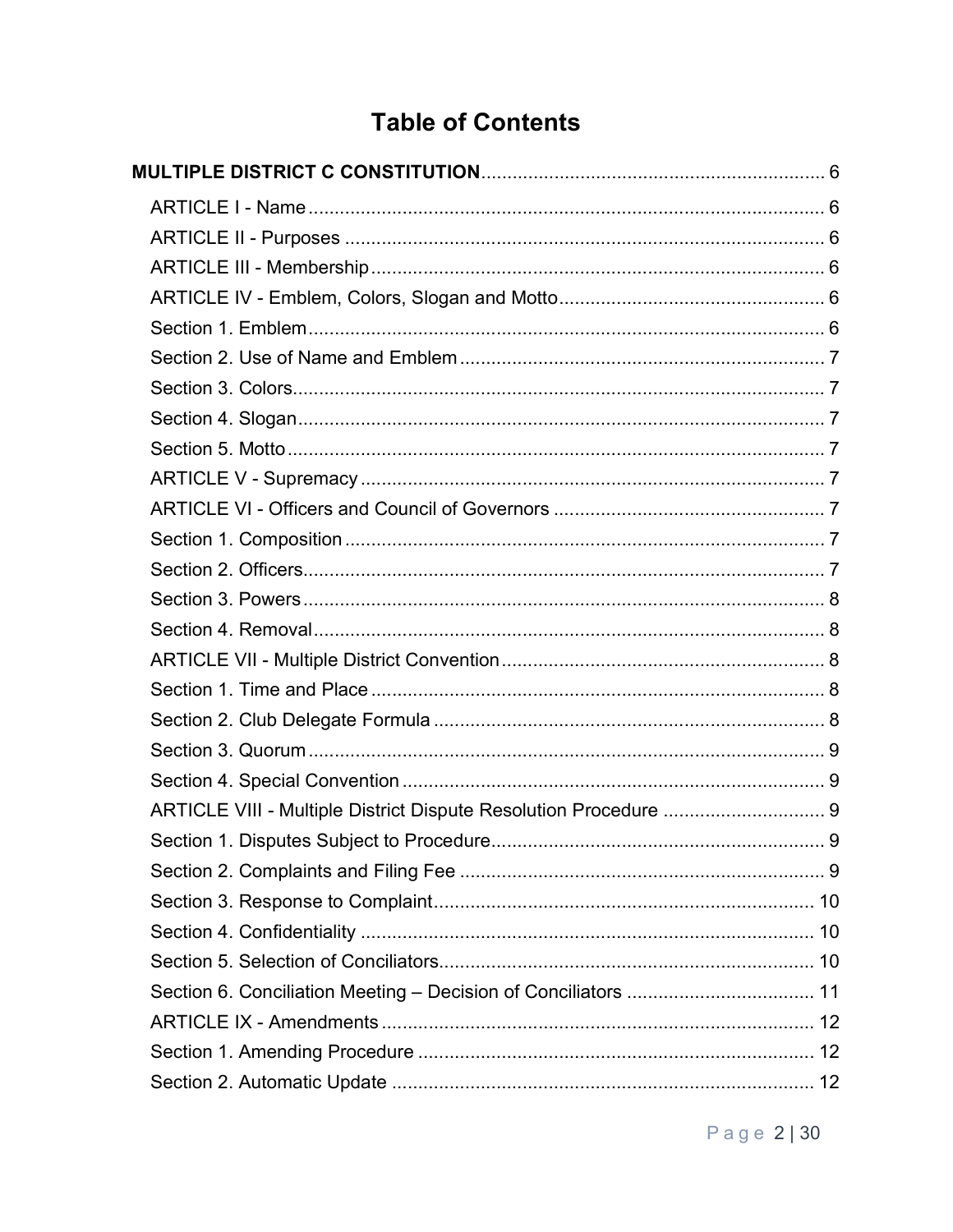| Section 6. Global Service Team (GST) Multiple District Coordinator 15    |  |
|--------------------------------------------------------------------------|--|
| Section 7. Global Membership Team (GMT) Multiple District Coordinator 15 |  |
| Section 8. Global Leadership Team (GLT) Multiple District Coordinator 16 |  |
|                                                                          |  |
|                                                                          |  |
|                                                                          |  |
|                                                                          |  |
|                                                                          |  |
| ARTICLE II - COUNCIL SECRETARY-TREASURER OR COUNCIL SECRETARY            |  |
|                                                                          |  |
|                                                                          |  |
|                                                                          |  |
|                                                                          |  |
|                                                                          |  |
|                                                                          |  |
|                                                                          |  |
|                                                                          |  |
|                                                                          |  |
|                                                                          |  |
|                                                                          |  |
|                                                                          |  |
|                                                                          |  |
|                                                                          |  |
|                                                                          |  |

Page 3|30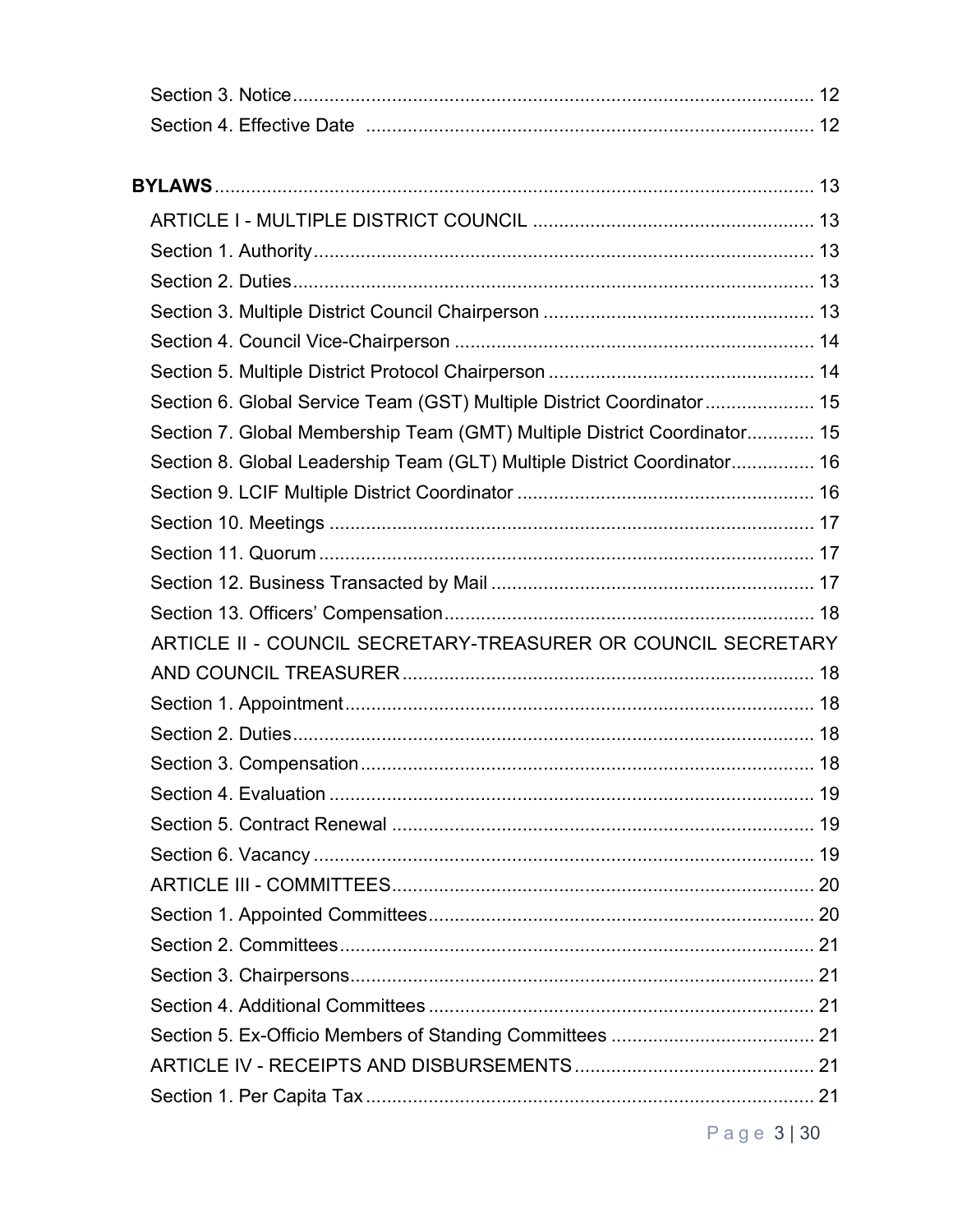| Section 7. Expenses for Multiple District Officers 1 <sup>st</sup> & 2 <sup>nd</sup> Vice District Governors 23 |             |
|-----------------------------------------------------------------------------------------------------------------|-------------|
|                                                                                                                 |             |
|                                                                                                                 |             |
|                                                                                                                 |             |
|                                                                                                                 |             |
|                                                                                                                 |             |
|                                                                                                                 |             |
|                                                                                                                 |             |
|                                                                                                                 |             |
|                                                                                                                 |             |
|                                                                                                                 |             |
|                                                                                                                 |             |
|                                                                                                                 |             |
|                                                                                                                 |             |
|                                                                                                                 |             |
|                                                                                                                 |             |
| ARTICLE VI - MULTIPLE DISTRICT CONVENTION OPERATIONS 25                                                         |             |
|                                                                                                                 |             |
|                                                                                                                 |             |
|                                                                                                                 |             |
|                                                                                                                 |             |
|                                                                                                                 |             |
|                                                                                                                 |             |
|                                                                                                                 |             |
|                                                                                                                 |             |
|                                                                                                                 |             |
|                                                                                                                 |             |
|                                                                                                                 |             |
| ARTICLE VIII - MULTIPLE DISTRICT VOTING PROCEDURES 26                                                           |             |
|                                                                                                                 | Page 4   30 |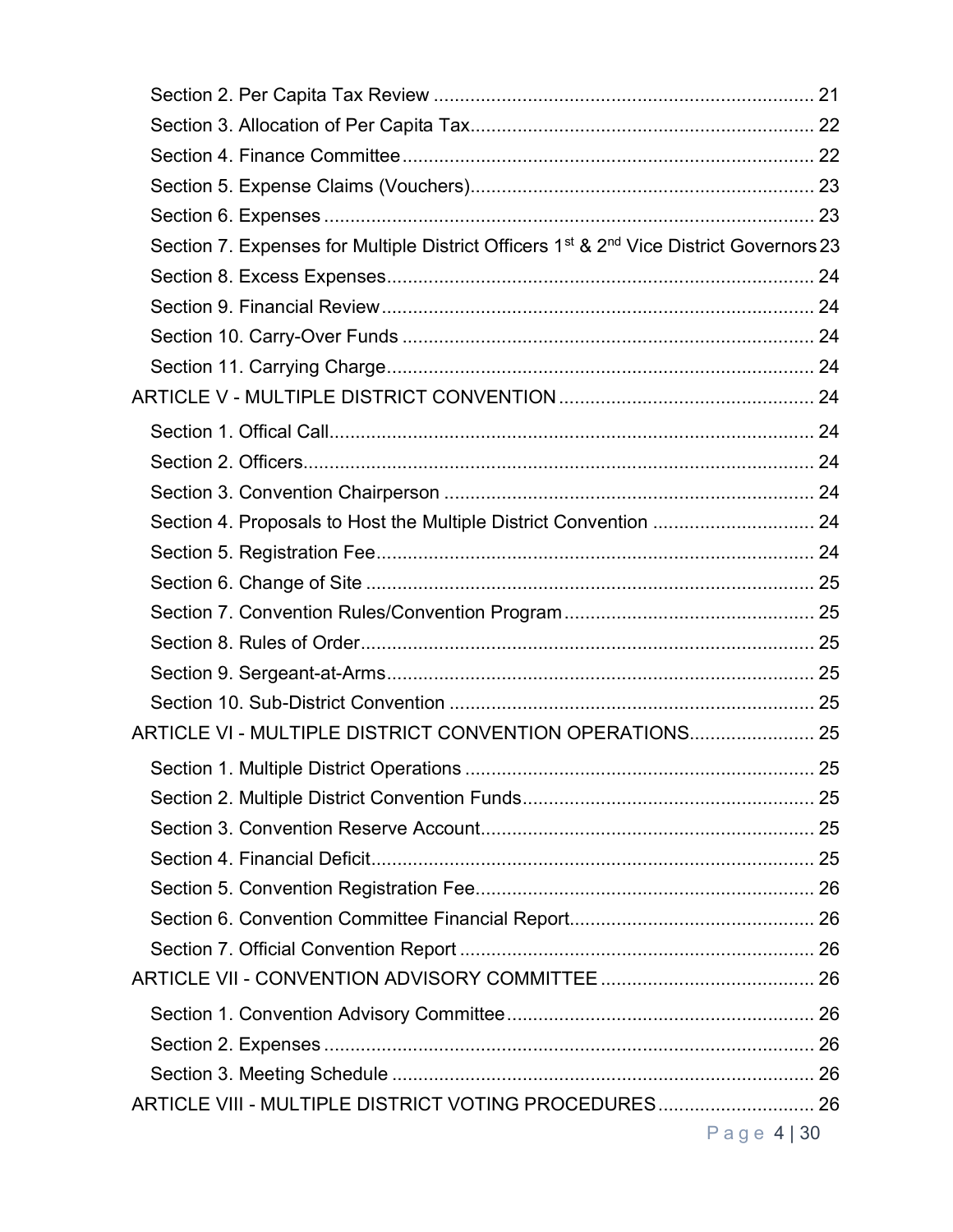| ARTICLE IX - CANDIDATES FOR INTERNATIONAL OFFICE  27   |  |
|--------------------------------------------------------|--|
|                                                        |  |
|                                                        |  |
|                                                        |  |
|                                                        |  |
|                                                        |  |
|                                                        |  |
|                                                        |  |
| ARTICLE X - MULTIPLE DISTRICT CAMPAIGN EXPENSE FUND 28 |  |
|                                                        |  |
|                                                        |  |
|                                                        |  |
|                                                        |  |
|                                                        |  |
|                                                        |  |
|                                                        |  |
|                                                        |  |
|                                                        |  |
|                                                        |  |
|                                                        |  |
|                                                        |  |
|                                                        |  |
|                                                        |  |
|                                                        |  |
|                                                        |  |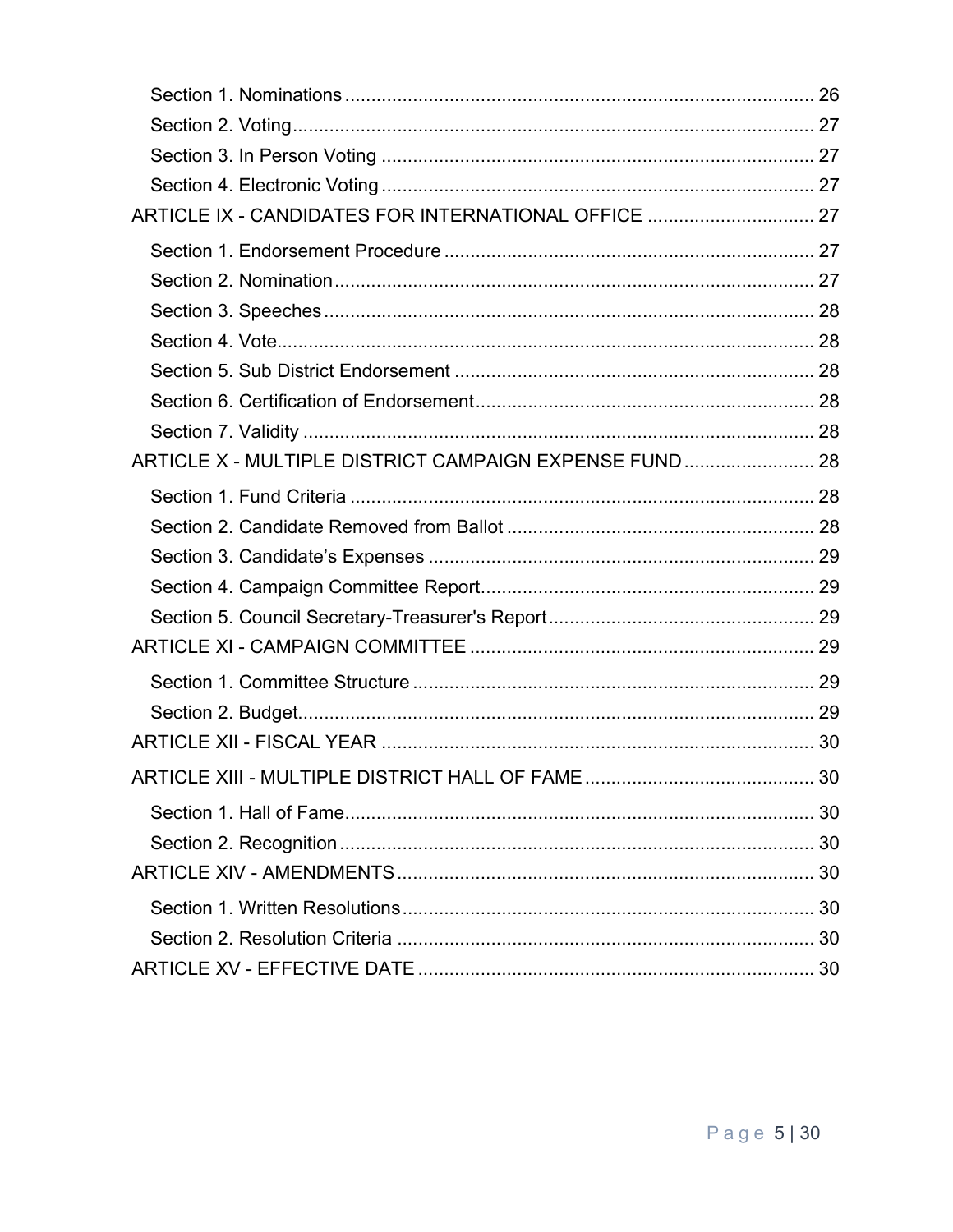## MULTIPLE DISTRICT C CONSTITUTION

## ARTICLE I - Name

This organization shall be known as Lions Multiple District C, hereinafter referred to as "multiple district." The multiple district shall be comprised of the Province of Alberta, a portion of the Province of British Columbia and a portion of the Northwest Territories.

## ARTICLE II - Purposes

The purposes of this multiple district shall be:

- (a) To provide an administrative structure with which to advance the purposes of Lions Clubs International in this multiple district.
- (b) To create and foster a spirit of understanding among the peoples of the world.
- (c) To promote the principles of good government and good citizenship.
- (d) To take an active interest in the civic, cultural, social and moral welfare of the community.
- (e) To unite the members in the bonds of friendship, good fellowship and mutual understanding.
- (f) To provide a forum for the open discussion of all matters of public interest; provided, however, that partisan politics and sectarian religion shall not be debated by Lions club members.
- (g) To encourage service-minded people to serve their community without personal financial reward, and to encourage efficiency and promote high ethical standards in commerce, industry, professions, public works and private endeavors.

## ARTICLE III - Membership

The members of this organization shall be all Lions clubs, hereinafter called "clubs" in this multiple district chartered by Lions Clubs International. This multiple district shall consist of two (2) sub-districts, with boundary lines as adopted by a multiple district convention and approved by the International Board of Directors of Lions Clubs International.

## ARTICLE IV - Emblem, Colors, Slogan and Motto

#### Section 1. Emblem

The emblem of this association and each chartered club shall be of a design as follows:

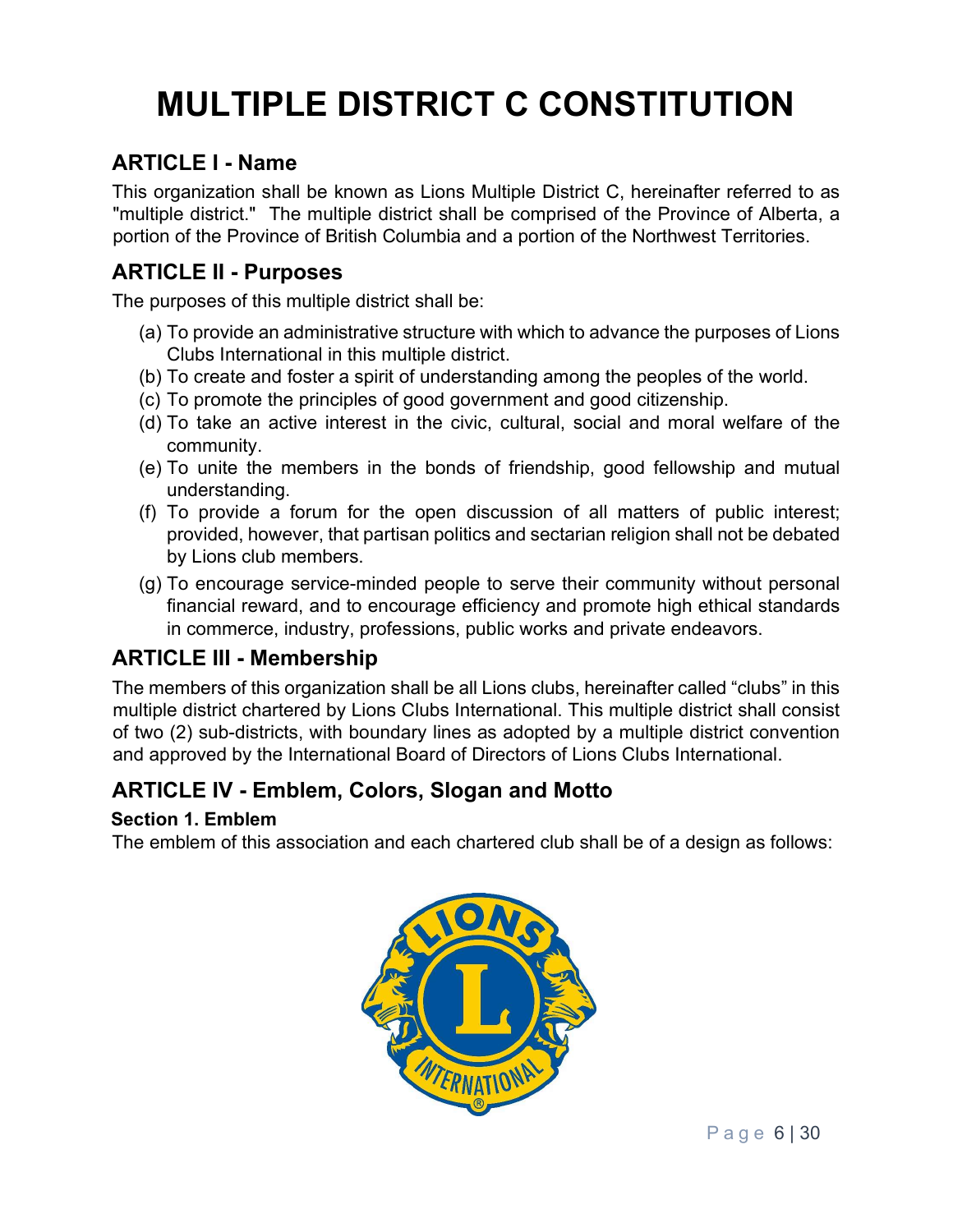#### Section 2. Use of Name and Emblem

Use of the name, goodwill, emblem and other logos of the association shall be according to the guidelines established from time to time in the by-laws.

#### Section 3. Colors

The colors of this association and of each chartered club shall be purple and gold.

#### Section 4. Slogan

Its Slogan shall be: Liberty, Intelligence, Our Nation's Safety.

#### Section 5. Motto

Its Motto shall be: We Serve.

## ARTICLE V - Supremacy

The Standard Form Multiple District Constitution and By-Laws shall govern the multiple district unless otherwise amended, so as not to conflict with the International Constitution & By-Laws and policies of Lions Clubs International. Whenever there may exist a conflict or a contradiction between the provisions set out in the multiple district constitution and by-laws and the International Constitution and By-Laws, then the International Constitution and By-Laws shall govern.

## ARTICLE VI - Officers and Council of Governors

#### Section 1. Composition

There shall be a Council of Governors, hereinafter called "council" composed of all the district governors in the multiple district and shall also include one current or past district governor who shall serve as council chairperson. The officers of this multiple district shall be the members of the council. Each member of the council, including the council chairperson, shall have one (1) vote on each question requiring action of the council of governors. The council may also include Past and Present International Presidents, Vice Presidents and Past and Present International Directors of the Association and vice council chairperson as advisory, but non-voting members.

The council chairperson shall serve for a one-year term only and cannot serve in that capacity again.

#### Section 2. Officers

The officers of the council shall be a chairperson and vice-chairperson, secretary and treasurer or secretary-treasurer and such other officers as the council shall deem necessary, all of whom, except the vice-council chairperson and chairperson, shall be appointed annually by the Council of Governors. At the annual multiple district convention, the delegates in attendance will elect a vice-council chairperson, from the candidates elected at their sub-district conventions. The elected vice council chairperson will serve on council for one (1) year prior to assuming the role of chairperson for the following year.

Should circumstances exists which do not allow: for election of a vice council chairperson; or there are no candidates for the office of vice council chairperson; or the vice council chairperson or the council chairperson have been removed with cause; (section 4.) then the vice council chairperson or the council chairperson shall be appointed by the district governors of the multiple district, who will be the district governors of the multiple district during the term, the appointee will serve as the council chairperson, provided that such

P a g e 7 | 30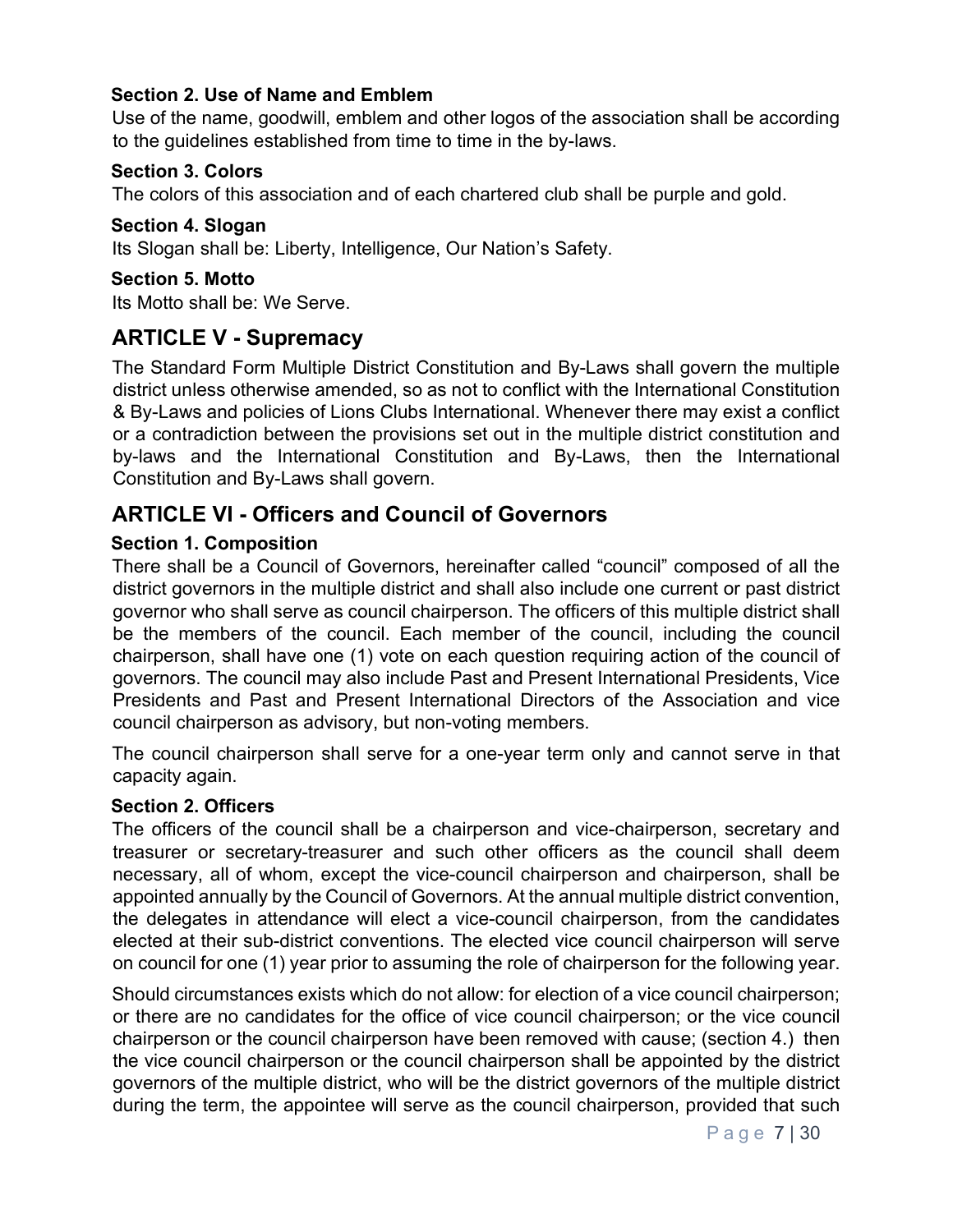chairperson shall be a member in good standing of a club in good standing in the multiple district and a current or past district governor, when he/she takes office. The council chairperson shall serve for a one-year term only and cannot serve in that capacity again.

#### Section 3. Powers

Except where inconsistent with and contrary to the provisions of the articles of incorporation and constitution and by-laws of Lions Clubs International, the powers granted therein to the board of directors of said association, and the policies and acts of said board of directors, the council shall:

- (a) Have jurisdiction and control over all officers and agents, when acting as such, of the council and all committees of the multiple district and multiple district convention;
- (b) Have management and control over the property, business and funds of the multiple district;
- (c) Have jurisdiction, control and supervision over all phases of the multiple district convention and all other meetings of the multiple district;
- (d) Have original jurisdiction, when authorized under policy of the international board of directors and under rules of procedure prescribed by said board, to hear and rule upon any complaint of a constitutional nature raised by any sub-district or districts, and club, or any member of a club, in the multiple district. All such rulings of the council shall be subject to review and decision by said international board;
- (e) Have control and management of all budgetary matters of the multiple district and committees of the multiple district and multiple district convention. No obligation may be approved or made which shall affect an unbalanced budget or deficit in any fiscal year.

#### Section 4. Removal

At the request of the majority of the council, a Special Meeting of the council may be called for the purpose of removal of the council chairperson. Regardless of the manner in which the council chairperson is selected or elected, the council chairperson may be removed from the council for cause by an affirmative vote of two thirds (2/3) of the entire number of the council.

## ARTICLE VII - Multiple District Convention

#### Section 1. Time and Place

An annual convention of this multiple district shall be held in each year at least thirty (30) days prior to the international convention.

#### Section 2. Club Delegate Formula

Each chartered club in good standing in Lions Clubs International, and its district, and this multiple district shall be entitled in each convention of this multiple district to one (1) delegate and one (1) alternate for each ten (10) members, or major fraction thereof, who have been enrolled for at least one year and a day in the club of said club as shown by the records of the international office on the first day of the month last preceding that month during which the convention is held. The sitting district governors and all past district governors, who are active members of a club, in good standing, in the multiple district, shall be voting delegates over and above their club's quota for all purposes.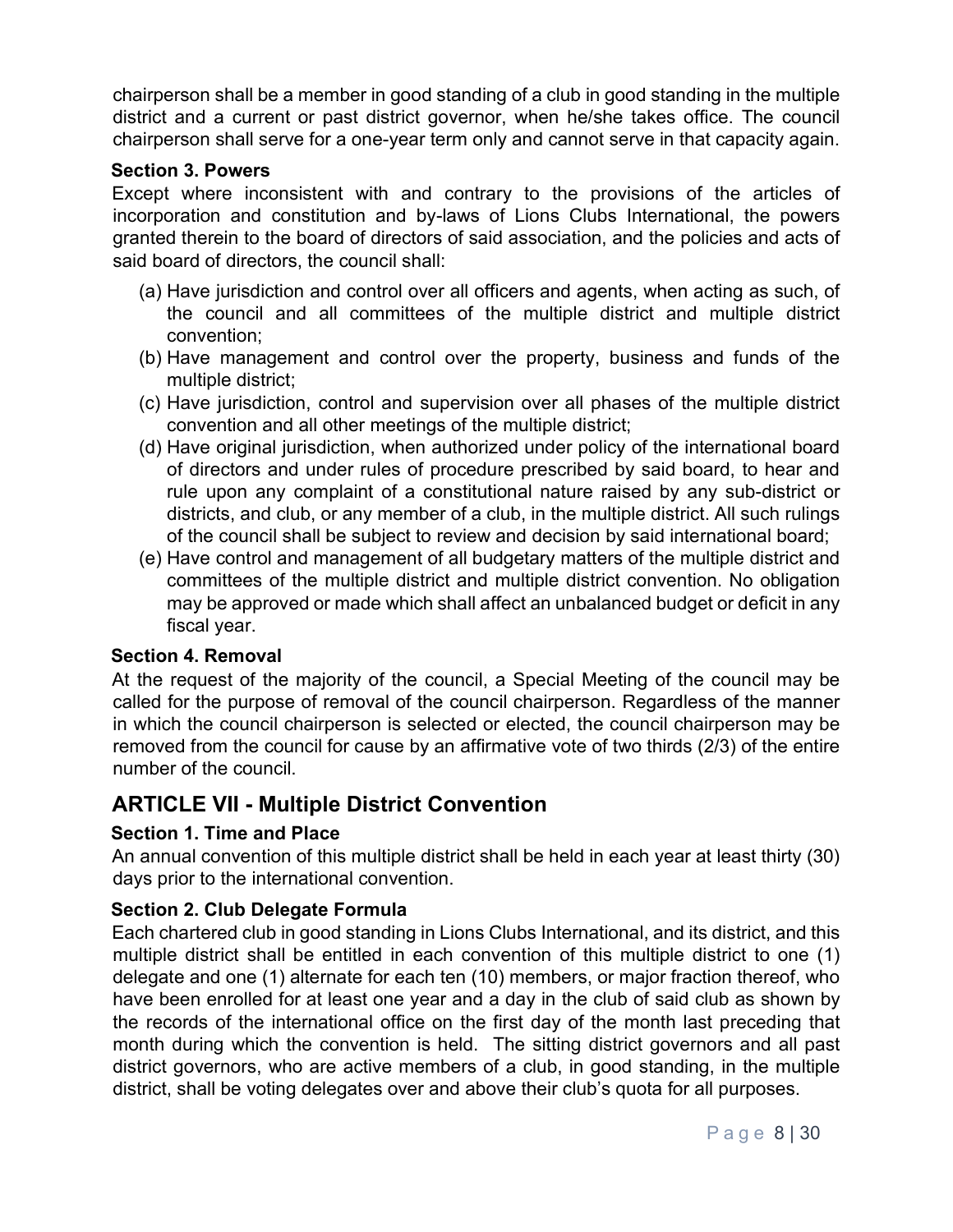The major fraction referred to in this section shall be five (5) or more members. Each certified delegate present in person shall be entitled to cast one (1) vote only for each office to be filled by, and one (1) vote only on each question submitted to, the respective convention. Unless otherwise specified herein, the affirmative vote of a majority of the delegates voting on any question shall be the act of the convention. All eligible delegates must be members in good standing of a club in good standing, in the multiple district.

Payment of delinquent dues of the sub-district and the multiple district, may be paid and good standing acquired up to fifteen (15) days prior to the close of credential certification, as such closing time shall be established by the rules of the respective convention.

#### Section 3. Quorum

A majority of the delegates in attendance at any session of a sub or multiple district convention shall constitute a quorum.

#### Section 4. Special Convention

A Special Convention of the clubs of the multiple district may be called by a two-thirds vote of the council at such time and place as they shall determine; provided that such Special Convention shall conclude no less than 15 days prior to the convening date of the International Convention. Written notice of the Special Convention setting forth the time, place and purpose thereof, shall be provided to each club in the multiple district by the multiple district council Secretary, no less than thirty (30) days prior to the convening date of the Special Convention.

## ARTICLE VIII - Multiple District Dispute Resolution Procedure

#### Section 1. Disputes Subject to Procedure

All disputes relative to membership, club boundaries, or interpretation, breach of, or application of the multiple district constitution and by-laws, or any policy or procedure adopted from time to time by the multiple district council, or any other internal Lions multiple district matter that cannot be satisfactorily resolved through other means, arising between any clubs or sub-districts in the multiple district, or any club(s) or sub-district(s) and the multiple district administration, shall be settled by the following dispute resolution procedure. Except as otherwise provided herein, any time limits specified in this procedure may be shortened or extended by the multiple district council chairperson or, in the event the complaint is directed against the council chairperson, the council secretary or council treasurer, conciliators or the International Board of Directors (or its designee) upon a showing of good cause. All parties to any dispute subject to this procedure shall not pursue administrative or judicial actions during this dispute resolution process.

#### Section 2. Complaints and Filing Fee

Any club in good standing or sub-district within the association (the "complainant") may file a written request with the council chairperson or, in the event the complaint is directed against the council chairperson, the council secretary or council treasurer, (a "complaint"), with a copy to the Legal Division, asking that dispute resolution take place under this procedure. The complaint must be filed within thirty (30) days after the complainant(s) knew or should have known of the occurrence of the event upon which the complaint is based. The complainant(s) must submit minutes signed by the club or cabinet secretary certifying that a resolution in support of filing the complaint has been adopted by a majority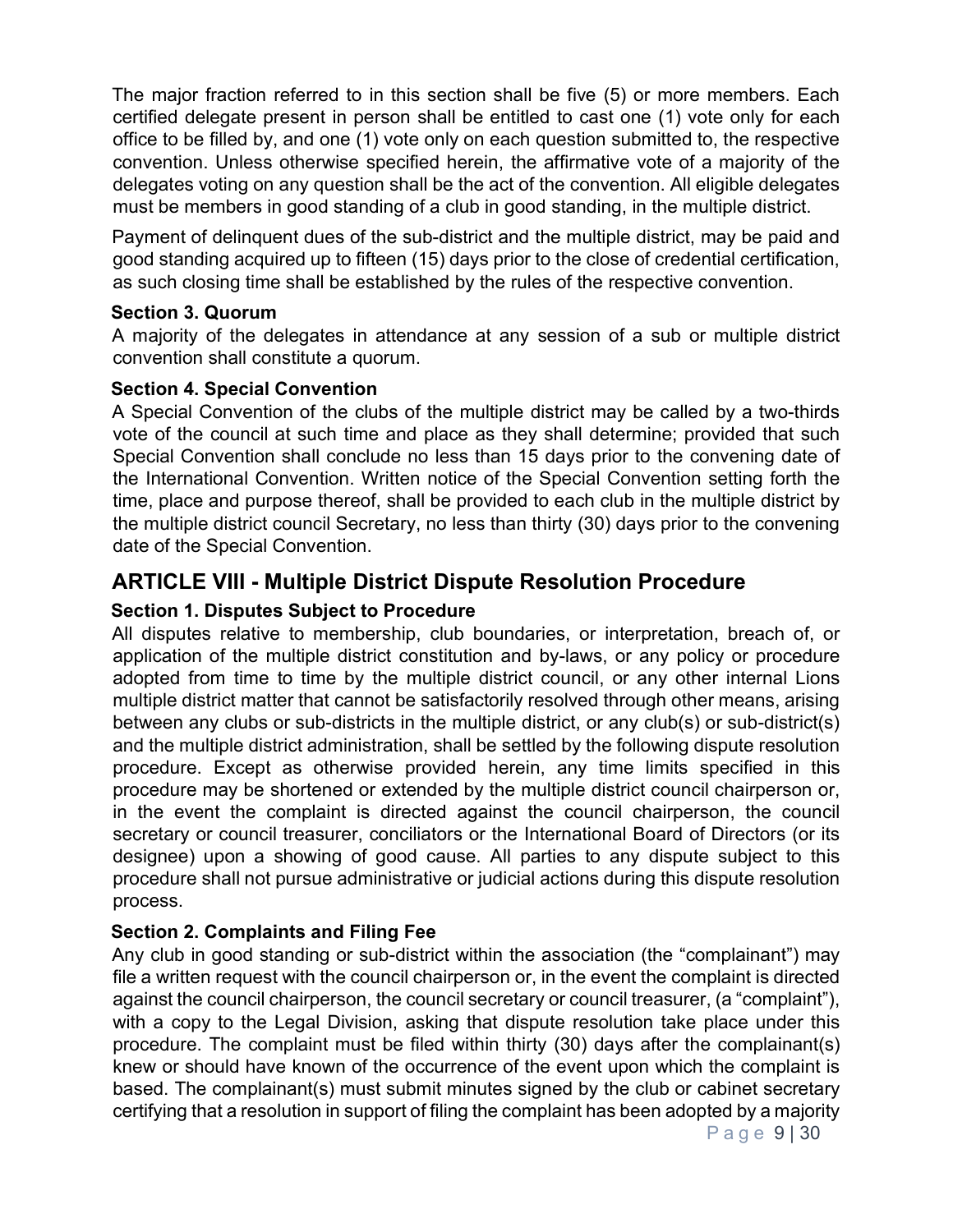of the entire membership of the club or district cabinet. A copy of the complaint shall be sent to the respondent(s).

A complaint filed under this procedure must be accompanied by a US\$750.00 filing fee, or its equivalent in the respective national currency, payable by each complainant to the multiple district which shall be submitted to the council chairperson or, in the event the complaint is directed against the council chairperson, the council secretary or council treasurer, at the time the complaint is filed. In the event the complaint is settled or withdrawn prior to a final decision by the conciliators, US\$100.00 shall be retained by the multiple district as an administrative fee and US\$325.00 shall be refunded to the complainant and US\$325.00 shall be paid to the respondent (which shall be shared on an equal basis if there is more than one respondent).

In the event the selected conciliators find the complaint to have merit and the complaint is upheld, US\$100.00 shall be retained by the multiple district as an administrative fee and US\$650.00 shall be refunded to the complainant. In the event the selected conciliators deny the complaint for any reason, US\$100.00 shall be retained by the multiple district as an administrative fee and US\$650.00 shall be paid to the respondent (which shall be shared on an equal basis if there is more than one respondent). In the event the complaint is not settled, withdrawn, upheld or denied within the time frames established by this procedure (unless an extension has been granted for good cause), then the entire fee will be automatically retained by the multiple district as an administrative fee and shall not be refunded to any party. All expenses incurred relative to this dispute resolution procedure are the responsibility of the multiple district, unless established multiple district policy provides that all expenses incurred relative to this dispute resolution procedure shall be paid on an equal basis by the parties to the dispute.

#### Section 3. Response to Complaint

The respondent(s) to the complaint may file a written response to the complaint with the council chairperson or, in the event the complaint is directed against the council chairperson, the council secretary or council treasurer, with a copy to the Legal Division, within ten (10) days of receiving notice of the complaint. A copy of the response shall be sent to the complainant(s).

#### Section 4. Confidentiality

Once a complaint has been filed, communications between the complainant(s), respondent(s), council chairperson or, in the event the complaint is directed against the council chairperson, the council secretary or council treasurer, and conciliators should be kept confidential to the extent possible.

#### Section 5. Selection of Conciliators

Within fifteen (15) days of filing the complaint, each party to the dispute shall select one (1) neutral conciliator, who shall be a past district governor, preferably a past council chairperson, who is currently a member in good standing of a club in good standing, other than a club which is a party to the dispute, in the multiple district in which the dispute arises, and shall be impartial on the matter in dispute and without loyalties to any party to the dispute. The selected conciliators shall select one (1) neutral conciliator who will serve as chairperson, and who shall be a past international director and is currently a member in good standing of a club in good standing in the multiple district in which the dispute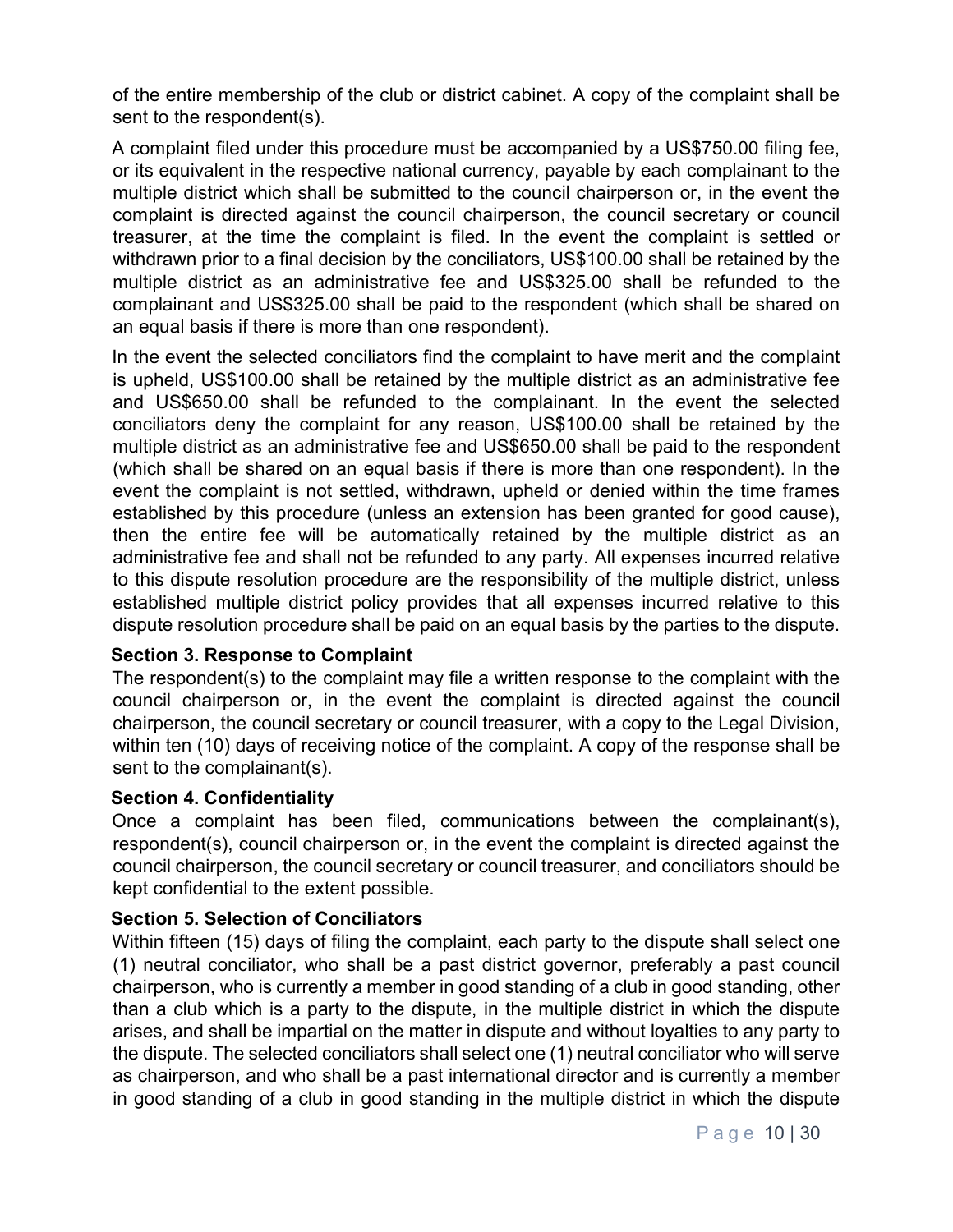arises, other than a club which is a party to the dispute, and shall be impartial on the matter in dispute and without loyalties to any party to the dispute. In the event there is no neutral past international director who may be selected from within the multiple district in which the dispute arises, the selected conciliators may select one (1) neutral conciliator/ chairperson who shall be a past international director and is a member of a club in good standing outside the respective multiple district. The selected conciliators' decision relative to the selection of the conciliator/chairperson shall be final and binding. Upon completion of the selection process, the conciliators shall be deemed appointed with all authority appropriate and necessary to resolve or decide the dispute in accordance with this procedure.

In the event the selected conciliators cannot agree on the selection of the conciliator/chairperson within fifteen (15) days, then the selected conciliators shall be automatically deemed to have resigned for administrative reasons and the parties must select new conciliators ("the second team of selected conciliators") who shall then select one (1) neutral conciliator/chairperson in accordance with the selection procedures and requirements described above.

In the event the second team of selected conciliators cannot agree on the selection of the conciliator/chairperson from within the multiple district in which the dispute arises, the selected conciliators may select one (1) neutral conciliator/chairperson who shall be a past international director and is a member of a club in good standing outside the respective multiple district. In the event the second team of selected conciliators cannot agree on the selection of the conciliator/chairperson from within or outside the multiple district in which the dispute arises, then the past international director who most recently served on the International Board of Directors from within the multiple district in which the dispute arises or from an adjacent multiple district, whichever is closest in proximity, shall be appointed as conciliator/chairperson.

The time limits in this Section 5 may not be shortened or extended by the multiple district council chairperson or, in the event the complaint is directed against the council chairperson, the council secretary or council treasurer, or the conciliators.

#### Section 6. Conciliation Meeting – Decision of Conciliators

Upon being appointed, the conciliators shall arrange a meeting of the parties for the purpose of conciliating the dispute. The meeting shall be scheduled within thirty (30) days of the appointment of the conciliators. The objective of the conciliators shall be to find a prompt and amicable resolution to the dispute. If such conciliation efforts are unsuccessful, the conciliators shall have the authority to issue their decision relative to the dispute. The conciliators shall issue their decision in writing no later than thirty (30) days after the date on which the initial meeting of the parties was held, and the decision shall be final and binding on all parties.

The written decision shall be signed by all the conciliators, with the dissent of any conciliator properly noted, and a copy of the written decision shall be provided to all parties, the multiple district council chairperson, or, in the event the complaint is directed against the council chairperson, the council secretary or council treasurer, the multiple district council of governors and to the Legal Division of Lions Clubs International. The decision of the conciliators must be consistent with any applicable provisions of the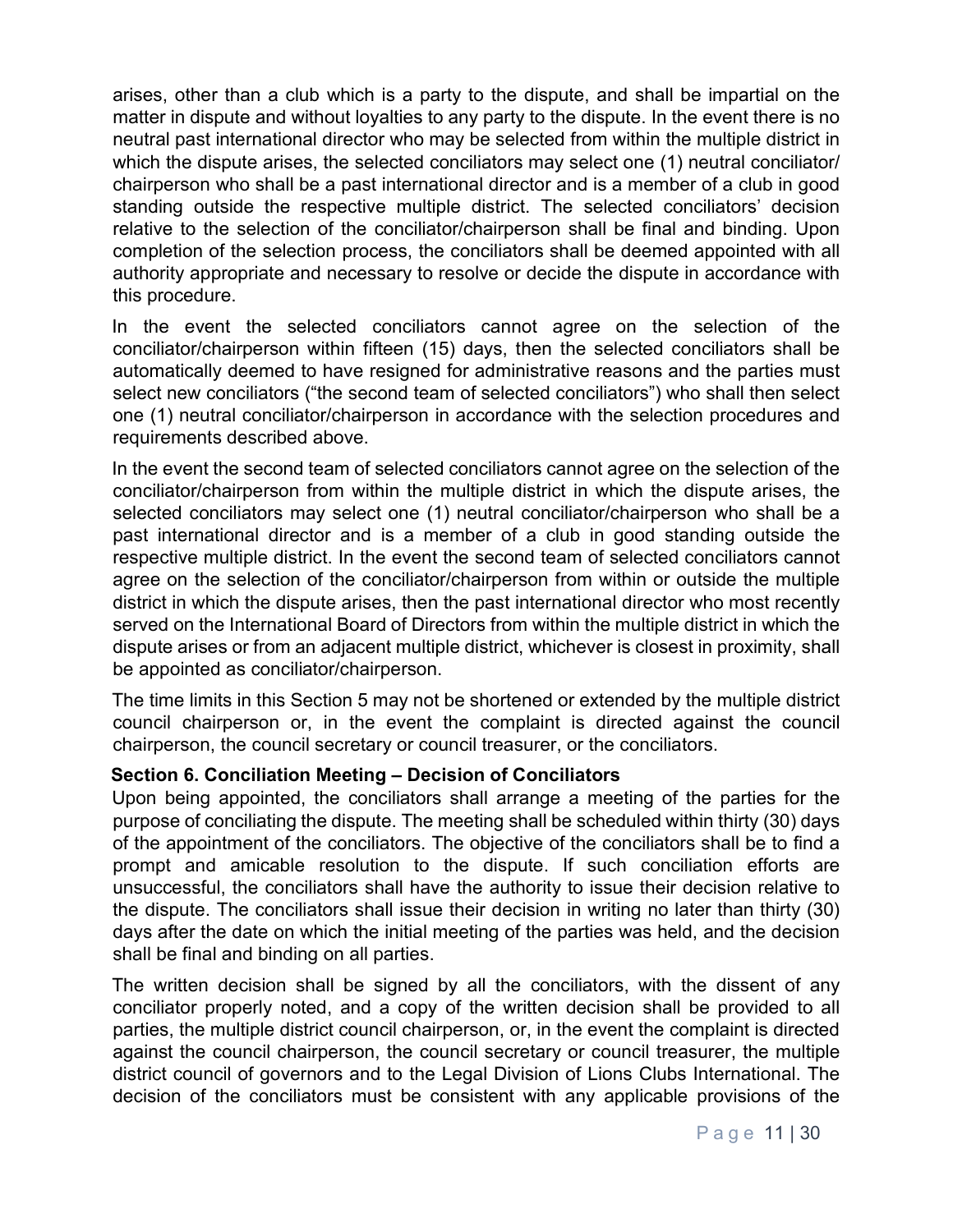International, multiple district and District Constitutions and By-Laws and policies of the International Board of Directors and is subject to the authority of and further review by the International Board of Directors at the sole discretion of the International Board of Directors or its designee.

Failure to comply with the final and binding decision of the conciliators constitutes conduct unbecoming a Lion and is subject to loss of membership privileges and/or charter cancellation.

## ARTICLE IX - Amendments

#### Section 1. Amending Procedure

This constitution may be amended only at a multiple district convention, by resolution reported by the Committee on Constitution and By-Laws and adopted by the affirmative vote of two-thirds (2/3) of the votes cast.

No resolution shall be reported to the convention unless and until the same shall:

- (a) Have been developed by the Committee on Constitution and Bylaws, in the council or by a club, in good standing in the multiple district and have been endorsed by the committee on constitution and bylaws, the council or in writing by fifteen (15) clubs in good standing.
- (b) Have been prepared as a notice of motion reproduced in the office of the council secretary or council treasurer and distributed, either by electronic means or by mail, as indicated by the club, to the secretary of every club in the multiple district to provide a minimum of thirty (30) days' notice prior to the official opening of the multiple district convention at which the resolution is to be voted upon.

#### Section 2. Automatic Update

When amendments to the International Constitution and By-Laws are passed at the International Convention, any amendments that would have an effect on this multiple district Constitution and By-Laws shall automatically be updated in this constitution and by-laws at the close of the convention.

#### Section 3. Notice

No amendment shall be so reported or voted upon unless the same shall have been published by regular post or electronic means to each club no less than thirty (30) days prior to the convening date of the annual multiple district convention with notice that the same will be voted upon at said convention.

#### Section 4. Effective Date

Each amendment shall take effect at the close of the convention at which adopted unless otherwise specified in the amendment.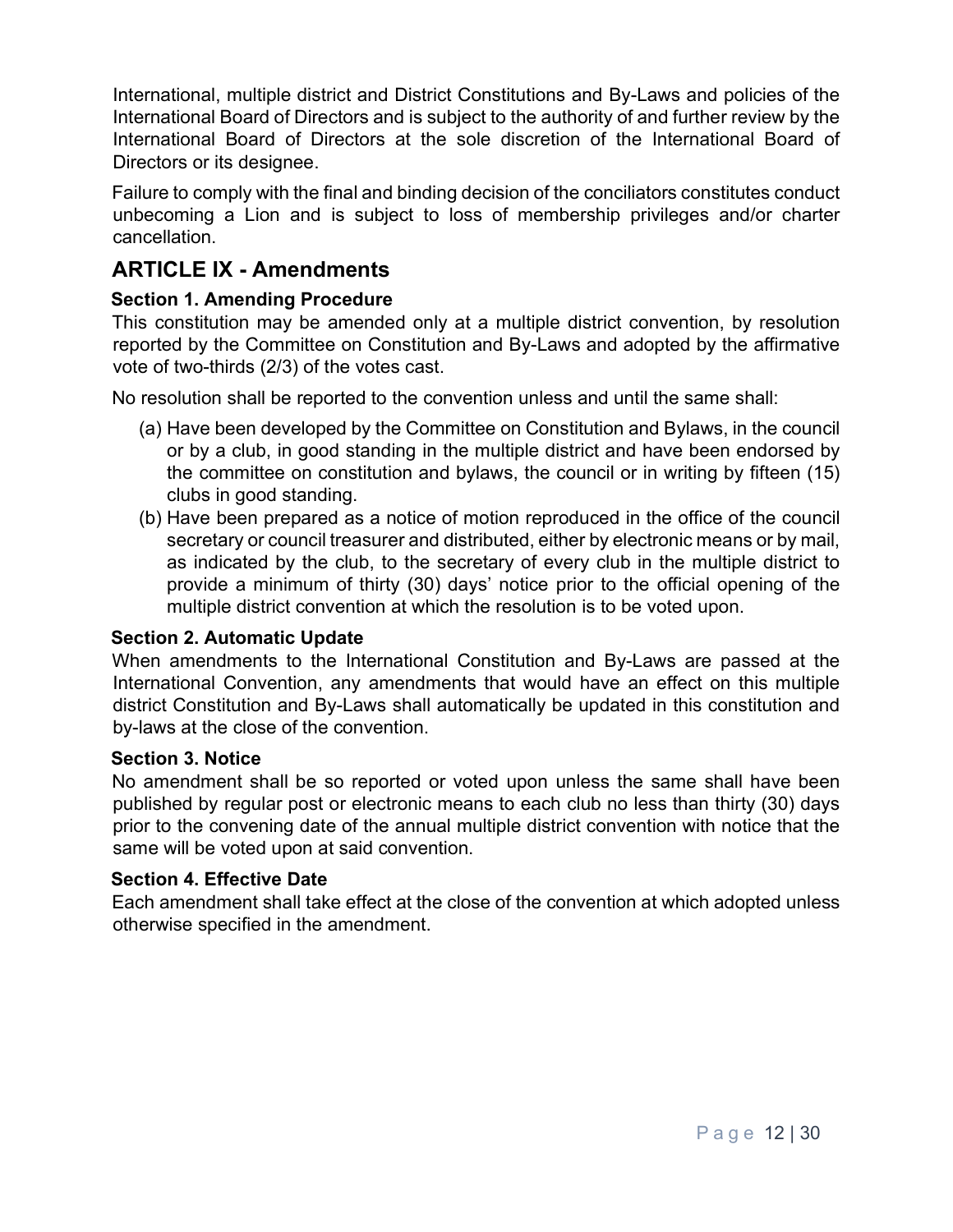## BYLAWS

## ARTICLE I - MULTIPLE DISTRICT COUNCIL

#### Section 1. Authority

Authority to administer the affairs of the multiple district shall be vested in the council except where inconsistent with and contrary to the provisions of the Articles of Incorporation and Constitution and Bylaws of the International Association of Lions Clubs, the powers granted therein to the Board of Directors of said Association, and the policies and acts of said Board of Directors. The council shall:

- (a) Have jurisdiction and control over all officers and agents, when acting as such, of the council and all committees of the multiple district.
- (b) Have management and control over the property, business and funds of the multiple district.
- (c) Have jurisdiction, control and supervision over all phases of the multiple district convention and all other meetings of the multiple district.
- (d) Have original jurisdiction, when authorized under policy of said International Board and under rules of procedure prescribed by said Board, to hear and rule upon any complaint of a constitutional nature raised by any district, any club, or any member of a club in the multiple district. All such rulings of the council shall be subject to review and decision by said International Board.
- (e) Have control and management of all budgetary matters of the multiple district and committees of the multiple district, multiple district convention.

#### Section 2. Duties

- (a) The council is the responsible and deliberative body in the formulation of administrative plans and policies affecting the multiple district, including the annual multiple district Convention. Conduct and planning of the annual multiple district convention by the convention advisory committee shall be under the general supervision and control of the council.
- (b) The council shall designate a depository for the multiple district administrative funds, and ensure that the signing officers of the multiple district shall have a criminal check done by a police agency in his/her area each year or as required, with said report to be kept on file at multiple district office, the cost of the criminal check shall be an administrative expense of the multiple district.
- (c) The council shall provide for a financial review and/or audit the books and accounts of the multiple district annually, or at more frequent intervals.

#### Section 3. Multiple District Council Chairperson

Under the general supervision of the International Board of Directors, the council chairperson shall be the administrative officer of the multiple district. The council chairperson's specific responsibilities shall be to:

- (a) Further the Purposes and Objects of the multiple district;
- (b) Serve as the Global Action Team Multiple District Chairperson to administer and promote membership growth, leadership development and humanitarian service throughout the multiple district by: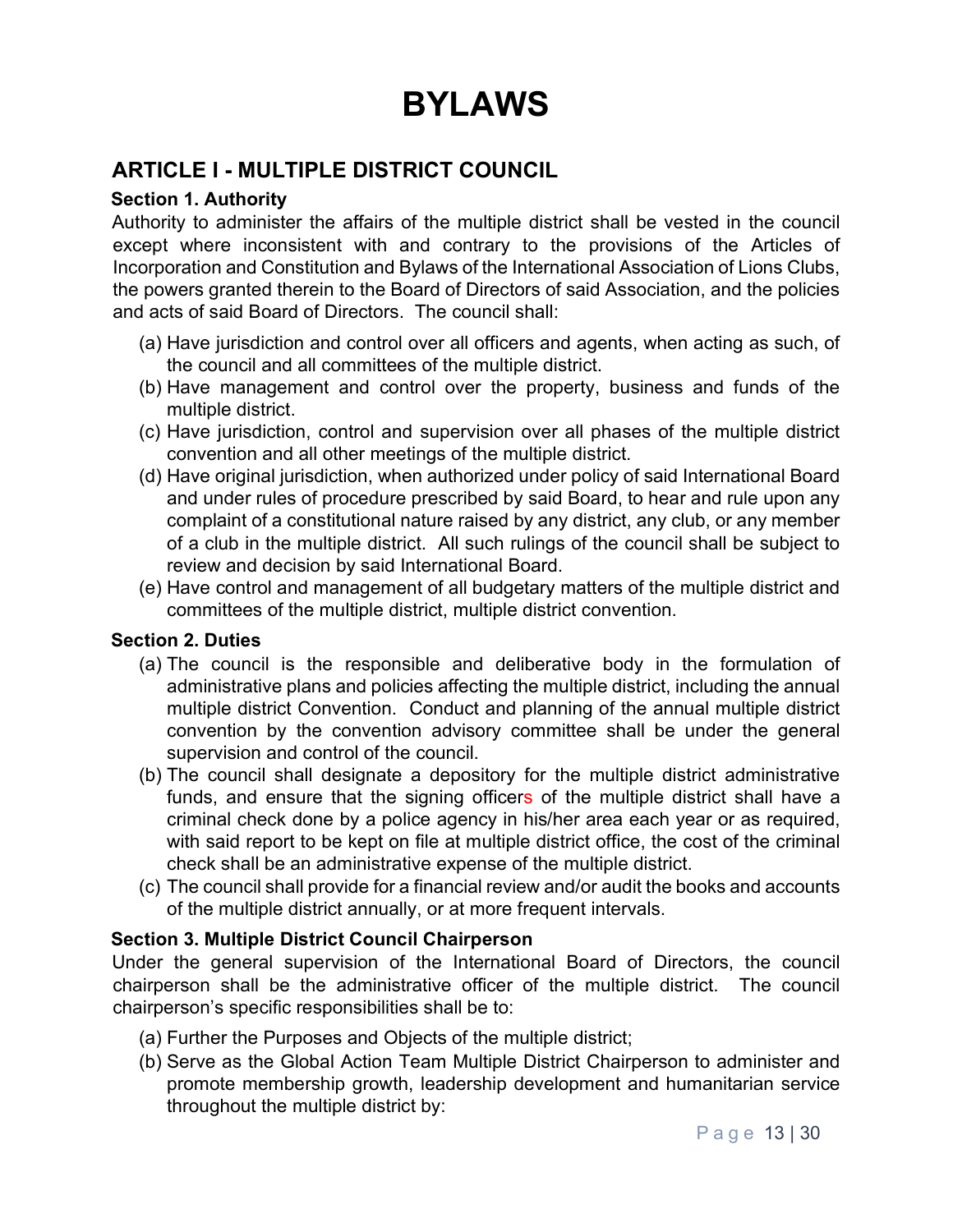- 1) Ensuring the selection of a qualified Lion leader for the positions of GST multiple district coordinator, GMT multiple district coordinator and GLT multiple district coordinator.
- 2) Ensure regular meetings to discuss and advance initiatives established by the multiple district Global Action Team.
- 3) Collaborate with area leaders and district Global Action Teams;
- (c) Assist in communicating information regarding international and multiple district policies, programs and events;
- (d) Document and make available the programs goals and long-range plans for the multiple district as established by the Council of Governors;
- (e) Convene meetings and facilitate discussion during council meetings;
- (f) Facilitate the operations of the multiple district convention;
- (g) Support efforts initiated by the International Board of Directors or the Council of Governors that are intended to create and foster harmony and unity among district governors;
- (h) Submit reports and perform such duties as may be required by the Multiple District Constitution and By-Laws;
- (i) Perform such other administrative duties as may be assigned by the multiple district council; and
- (j) Facilitate, at the close of his term of office, the timely presentation of all multiple district accounts, funds, and records to his/her successor in office.

#### Section 4. Council Vice-Chairperson

The vice-chairperson shall:

- (a) Assist the council chairperson in the execution of their duties.
- (b) Give direction to multiple district committees as assigned.
- (c) Represent the council chairperson as directed.
- (d) As one of the officers of the multiple district council be empowered to handle business arising between council meetings, subject to approval of the council at its next meeting.
- (e) Perform the duties of council chairperson should the council chairperson be unable to do so.
- (f) Act as chairperson of the multiple district finance committee.

#### Section 5. Multiple District Protocol Chairperson

The Council of Governors shall appoint annually a protocol chairperson for the multiple district. Under the supervision and direction of the Council of Governors, the protocol chairperson shall:

- (a) At all events attended by visiting dignitaries, provide seating charts in keeping with the association's official protocol; insure that spoken introductions are based on the same. Insure that dress requirements are clear for all events.
- (b) Arrange for proper airport (or other arrival) greetings; arrange suitable transportation to hotel or other lodging, inspect hotel room in advance to insure its suitability, and provide appropriate amenities (flowers, fruit, etc.).
- (c) Arrange for the proper escort of visitors to each function on the schedule.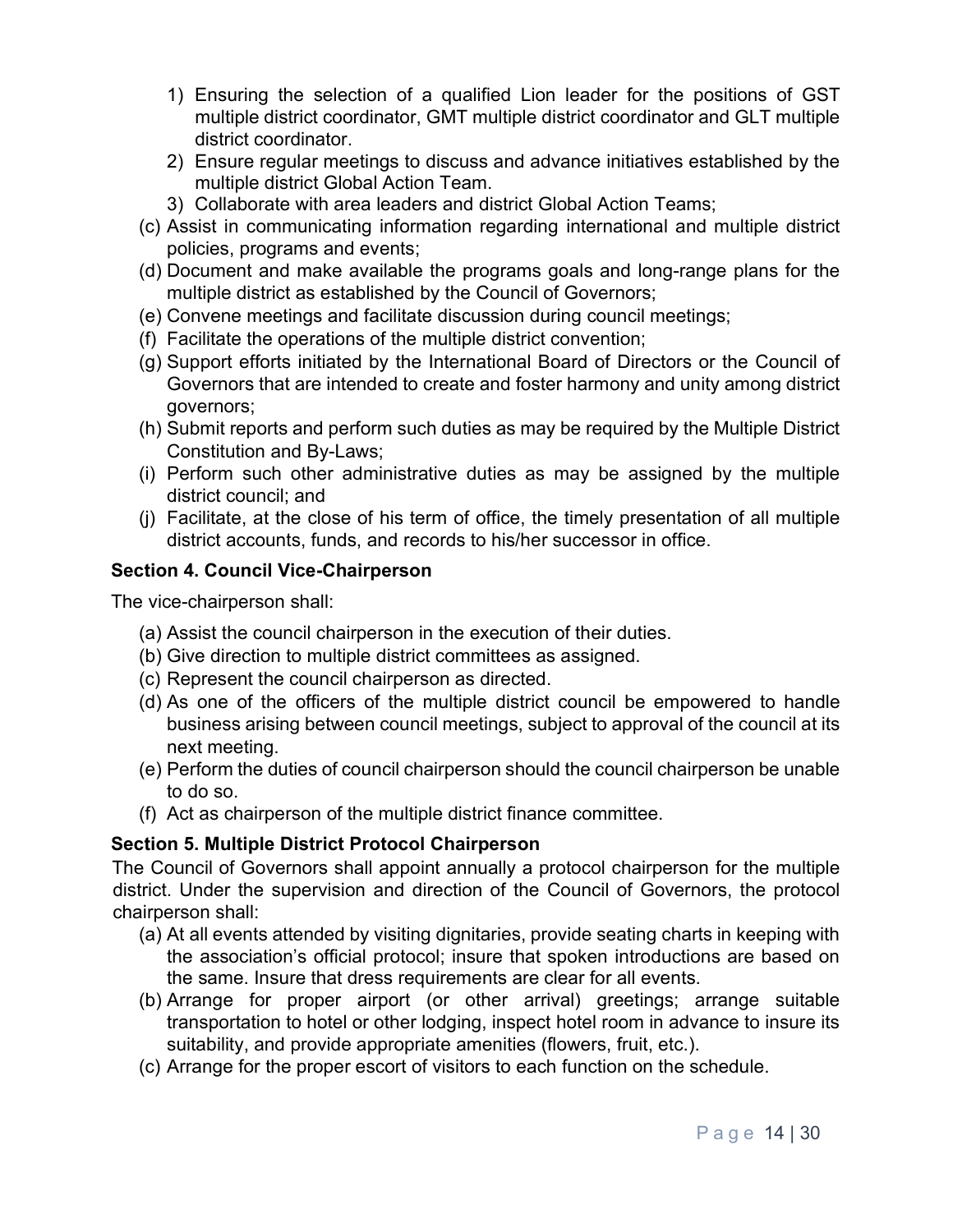- (d) Arrange courtesy calls on local government leaders (or regional and/or national leaders if the location suggests this as a possibility), as the visitor's schedule permits.
- (e) Coordinate public relations media exposure such as television, radio and print media, as necessary.
- (f) Coordinate departure from hotel, and transportation to airport (or other departure venue).

#### Section 6. Global Service Team (GST) Multiple District Coordinator

The GST multiple district coordinator is a member of the Multiple District Global Action Team. His/her responsibilities include:

- (a) Develop and execute an annual multiple district action plan and monitor progress toward goals. Support districts and offers motivation to reach district goals.
- (b) Collaborate with GMT and GLT multiple district coordinators and the Global Action Team Multiple District Chairperson (council chairperson) to further initiatives focused on leadership development, membership growth, and expanding humanitarian service.
- (c) Support local community service projects that create a sense of belonging and pride to the Lions and Leos in the multiple district.
- (d) Collaborate with GMT and GLT to provide retention strategies to districts.
- (e) Communicate regularly with GST district coordinators to inform them of LCI and LCIF programs, partnerships and grants.
- (f) Serve as a resource and content expert for regional best practices in service project implementation for LCI initiatives.
- (g) Encourage GST district coordinators to promote service projects that attract multiple generational participant, including the integration and leadership development of Leos.
- (h) Increase LCIF coordinator collaboration at the multiple district and district level to maximize LCIF resources and fundraising.
- (i) In coordination with the LCIF multiple district coordinator, monitor LCIF Grants given to the multiple district.

#### Section 7. Global Membership Team (GMT) Multiple District Coordinator

The GMT multiple district coordinator is a member of the Multiple District Global Action Team. His/her responsibilities include:

- (a) Collaborate with the GLT and GST multiple district coordinators and the Global Action Team Multiple District Chairperson (council chairperson) to further initiatives focused on leadership development, membership growth and expanding humanitarian service.
- (b) Develop and execute an annual multiple district membership development plan.
- (c) Communicate regularly with the GMT district coordinators to ensure that they are aware of available membership programs and resources.
- (d) Monitor each district's progress towards membership goals. Offer motivation and support to help district reach their goals.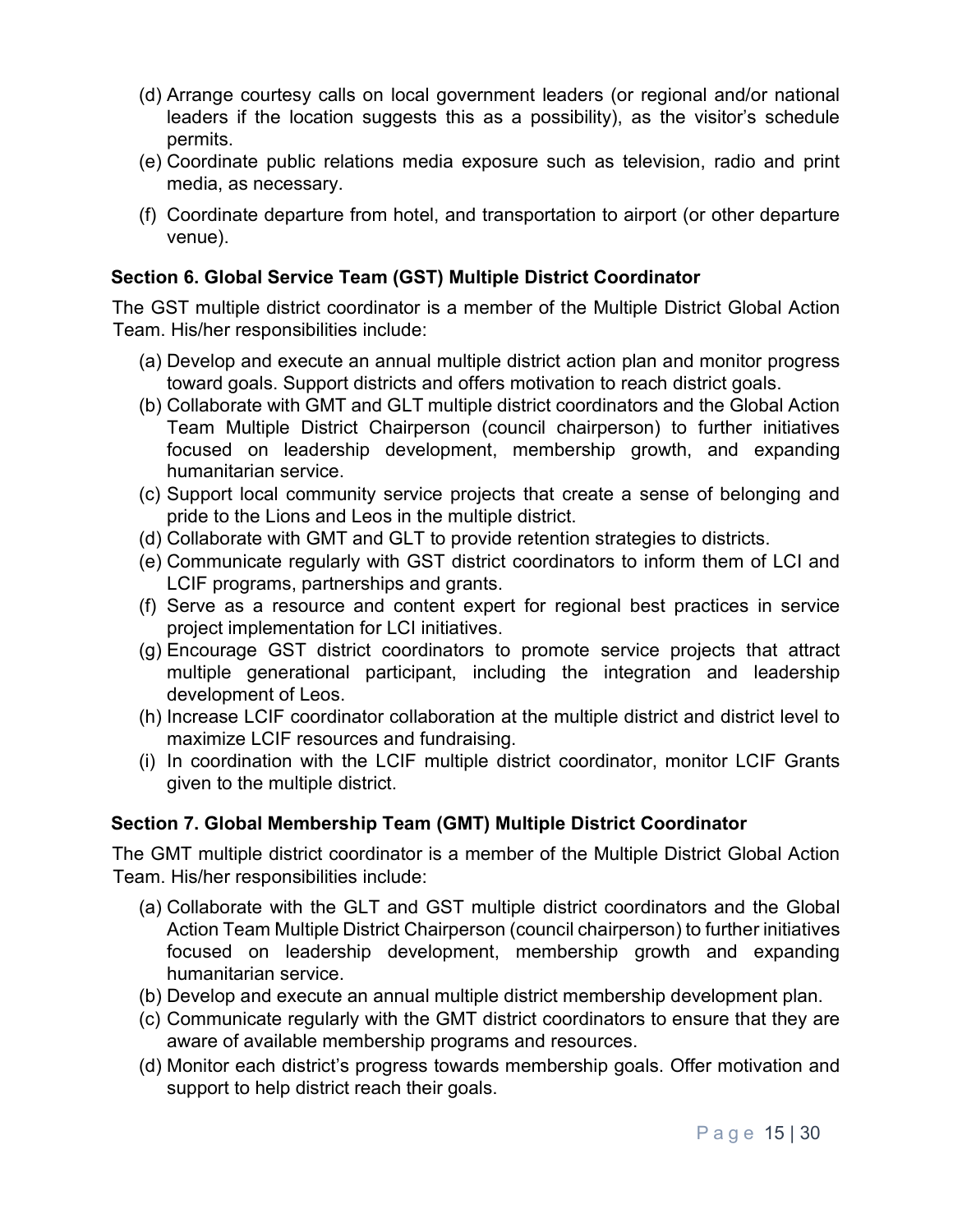- (e) Encourage GMT district coordinators to include diverse populations to participate in Global Action Team initiatives.
- (f) Respond quickly to prospective member leads provided by LCI, track recruitment and provide status report of the lead.
- (g) Complete requirements and submit applications to receive multiple district funding from LCI for membership development activities.
- (h) Provide retention strategies to districts in collaboration with GLT and GST multiple district coordinators.
- (i) Motivate districts to charter specialty clubs.

#### Section 8. Global Leadership Team (GLT) Multiple District Coordinator

The GLT multiple district coordinator is a member of the Multiple District Global Action Team. His/her responsibilities include:

- (a) Collaborate with your GMT and GST multiple district coordinators and Global Action Team Chairperson (council chairperson) to further initiatives focused on leadership development, membership growth and expanding humanitarian service.
- (b) Develop and execute an annual multiple district leadership development plan.
- (c) Communicate regularly with GLT district coordinators to ensure they are aware of leadership development programs and resources available.
- (d) Provide ongoing motivation to and monitors progress of GLT district coordinators, zone chairpersons and club leadership to achieve leadership development goals.
- (e) Encourages GLT district coordinators to include diverse populations to participate in Global Action Team initiatives.
- (f) Promote leadership development opportunities that encourages participation all levels of the association.
- (g) Organize and facilitate instructor-led and web-based training in coordination with LCI.
- (h) Collaborate with GMT and GST multiple district coordinators to provide retention strategies to districts.
- (i) Include diverse populations to participate in Global Action Team initiatives.
- (j) Identify potential and new leaders to participate in service, membership and leadership development opportunities.
- (k) Complete requirements and submits applications to receive multiple district funding from LCI for leadership development activities.

#### Section 9. LCIF Multiple District Coordinator

The LCIF Multiple District Coordinator is appointed by the LCIF chairperson and LCI president to serve for a three-year term. This position serves as an ambassador for Lions Clubs International Foundation and reports directly to LCIF chairperson and LCIF Board of Trustees. His/her responsibilities include:

(a) Identify, recruit and train a Lion in each district to serve a three-year term as the LCIF district coordinators.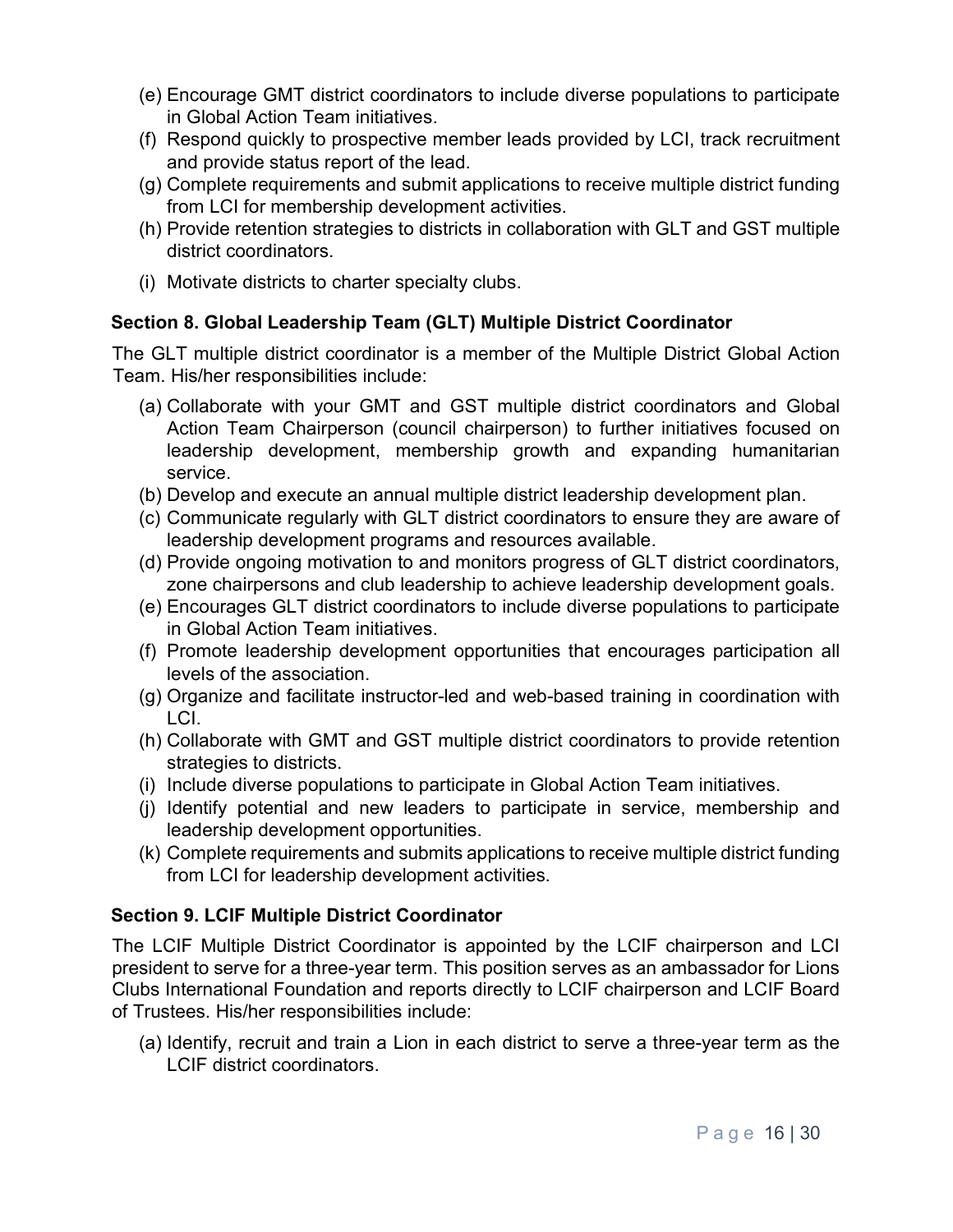- (b) Be familiar with LCIF initiatives and educate Lions within the multiple district on the various grants and projects supported by LCIF. Assist district governors with grant applications to LCIF, as needed.
- (c) Promote foundation initiatives in multiple district publications, during district and multiple district events and to the public at large.
- (d) Ensure that LCIF-funded projects within the multiple district receive proper promotion and follow grant-criteria guidelines.
- (e) Encourage all Lions within the multiple district to contribute to LCIF and promote recognition programs as incentives to donate to LCIF.
- (f) Identify potential major gift donors, local foundations, corporations, and businesses with the potential to support LCIF and, and when appropriate, be involved in the gift-request process.
- (g) Assist with the submission of LCIF funds, MJF applications, and other donation information when necessary.
- (h) Report progress quarterly to the area LCIF Trustee.

#### Section 10. Meetings

The council shall hold at least four (4) regular meetings. The meetings shall be face to face or via electronic means\*, except as noted:

- (a) The first shall be a face to face meeting, held within sixty (60) days after the date on which the district governors officially take office.
- (b) The second shall be held in October or November of the current Lionistic year.
- (c) The third shall be held in February of the current Lionistic year.
- (d) The last shall be a face to face meeting, held in conjunction with the multiple district convention.
- (e) Additional meetings of the council may be called by the council chairperson at his or her direction, or upon written request made either to the council chairperson or to the multiple district secretary or secretary-treasurer by a majority of the members of the council. No less than five (5) days written notice, fax or electronic notice of such meeting shall be given to each council member by the multiple district secretary or secretary-treasurer.
	- \* Electronic means includes: conference calls, GoToMeetings, webinars, video conference, etc.

#### Section 11. Quorum

The personal presence of a majority of the council shall constitute a quorum at any meeting.

#### Section 12. Business Transacted by Mail

This Council of Governors may transact business by mail (including letters, electronic mail, facsimile transmission, or cable), provided that no such action shall be effective until approved in writing by two thirds (2/3) of the entire number of them members of the council of governors. Such action may be initiated by the Council Chairperson or any three (3) members of said council.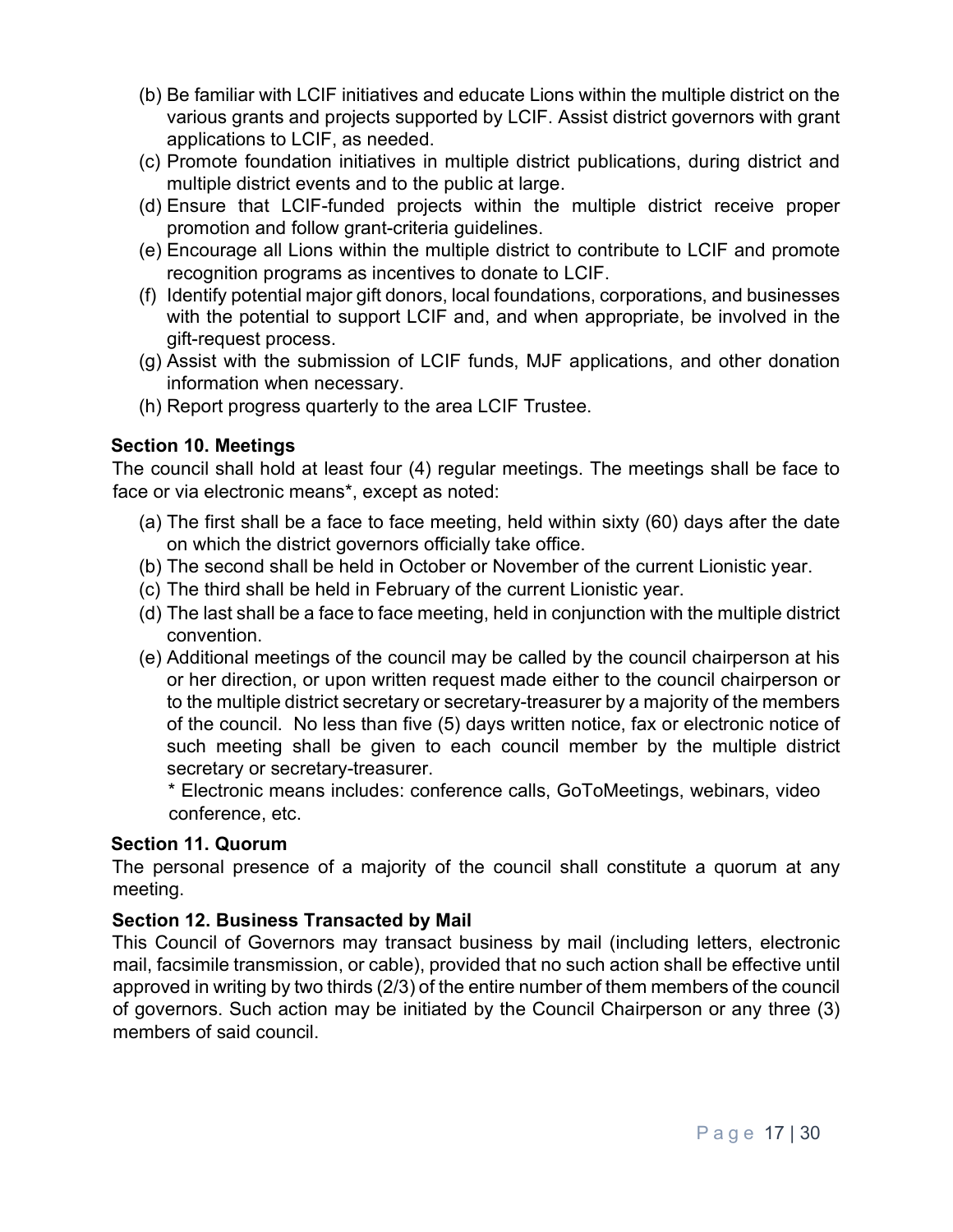#### Section 13. Officers' Compensation

All officers shall serve without compensation; however, they may be reimbursed for expenses reasonably related to and incurred in the discharge of the duties of their offices in accordance with the rules of audit established by the multiple district policy manual.

### ARTICLE II - COUNCIL SECRETARY-TREASURER OR COUNCIL SECRETARY OR COUNCIL TREASURER

#### Section 1. Appointment

The council may appoint a council secretary-treasurer council secretary and council treasurer who will be a non-voting member of the council and shall fix the duties, terms of office and compensation by written contract or agreement. Approval of two-thirds (2/3) of the council shall be required to appoint or remove the council secretary-treasurer or council secretary and/or council treasurer.

#### Section 2. Duties

Under the supervision and direction of the council, the council secretary-treasurer or council secretary and/or council treasurer shall:

- (a) Keep an accurate record of the proceedings of all meetings of the council and shall within thirty (30) days after each meeting forward copies of the minutes of same to all members of the council, and the office of Lions Clubs International.
- (b) Assist the council in conducting the business of the multiple district and shall perform such duties as are specified or implied in this Constitution and Bylaws, or as may be assigned to him/her from time to time by the council.
- (c) Have control of disbursements and receipts subject to the supervision of the council. The council secretary-treasurer shall deposit all monies received in the bank, or banks designated by the council, and shall disburse same by order of said council.
- (d) Keep accurate books and records of accounts and minutes of all Council of Governors and multiple district meetings, and permit inspection of the same by any member of the Council of Governors or any club in the multiple district (or any duly authorized agent of either) at any reasonable time for any proper purpose.
- (e) The council secretary-treasurer shall have a criminal check done by a police agency in his/her area each year or as required, with said report to be kept on file at multiple district office, the cost of the criminal check shall be an administrative expense of the multiple district.
- (f) In the event that separate offices of council secretary and council treasurer are adopted the duties herein are to be attributed to each of the officers according to the nature of the duties.

#### Section 3. Compensation

Compensation, if any, shall be that agreed upon by the council and the council secretary treasurer at the time of contractual or agreement signing. It shall include, but not be limited to, just compensation for services and expenses when representing the multiple district when required by the council, at meetings, sub-district conventions, multiple district conventions and the International Lions convention. Expenses incurred at other meetings shall be the responsibility of the host organization.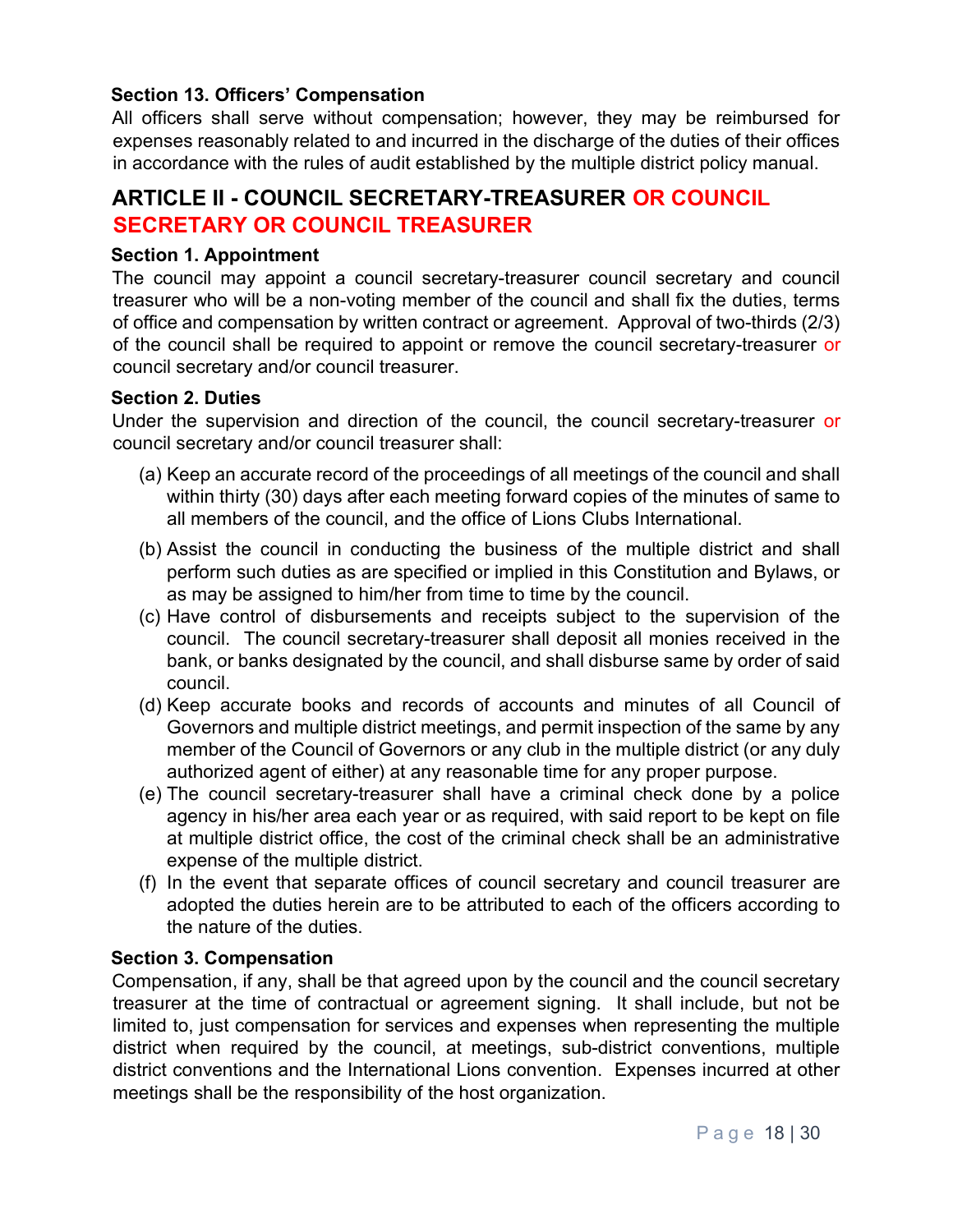#### Section 4. Evaluation

An annual evaluation shall be done by the council chairperson and the vice council chairperson and shall be based upon the job specifications agreed upon at the time of the council secretary-treasurer's or council secretary and council treasurer appointment. A written evaluation shall be completed by the council chairperson and the vice council chairperson no later than December 1<sup>st</sup> of each year and shall be provided to the council and the council secretary-treasurer or council secretary and council treasurer on or before the  $15<sup>th</sup>$  of January each year.

#### Section 5. Contract Renewal

During the first quarter of the calendar year, the council chairperson, the vice council chairperson and the district governors shall meet, in camera, to discuss the current contract or agreement covering the position of council secretary-treasurer or council secretary and council treasurer. This discussion shall be the basis of a review and/or renegotiation of the contract or agreement to be conducted by council chairperson and the vice council chairperson with the council secretary-treasurer or council secretary and council treasurer.

Following the above discussion, the council chairperson and the vice council chairperson shall meet with the council secretary-treasurer to review and/or renegotiate terms of the contract for the contract year which follows.

The council chairperson and the vice council chairperson shall recommend action to be taken by Council for their consideration. Any recommendation by council chairperson and the vice council chairperson shall be open to appeal by the council secretary treasurer or council secretary and council treasurer before the council at an in-camera meeting.

#### Section 6. Vacancy

- (a) A temporary vacancy in the office of council secretary-treasurer or council secretary or council treasurer during the term of a contract shall be filled by the council until a permanent council secretary treasurer or council secretary or council treasurer is selected.
- (b) When the office of council secretary-treasurer or council secretary or council treasurer is vacated, or a declaration of vacancy is announced, said vacancy shall be announced, if timely, in the multiple district newsletter or by a special notice to all clubs in the multiple district.
	- a. Applications from candidates to fill the vacancy shall be accepted by a threemember selection committee appointed by the council. Said committee shall be comprised of an immediate past district governor, a district governor, and a past council chairperson. The committee shall allow thirty (30) days to advertise and give notification of the vacancy and shall allow fifteen (15) days to review the applications and to make recommendations to the council.
	- b. The selection committee shall submit no more than three (3) and no less than two (2) applications to the council for consideration. No later than thirty (30) days after receiving the report of the selection committee the council shall appoint a council secretary-treasurer or council secretary or council treasurer.
	- c. Should only one application be received, the council may: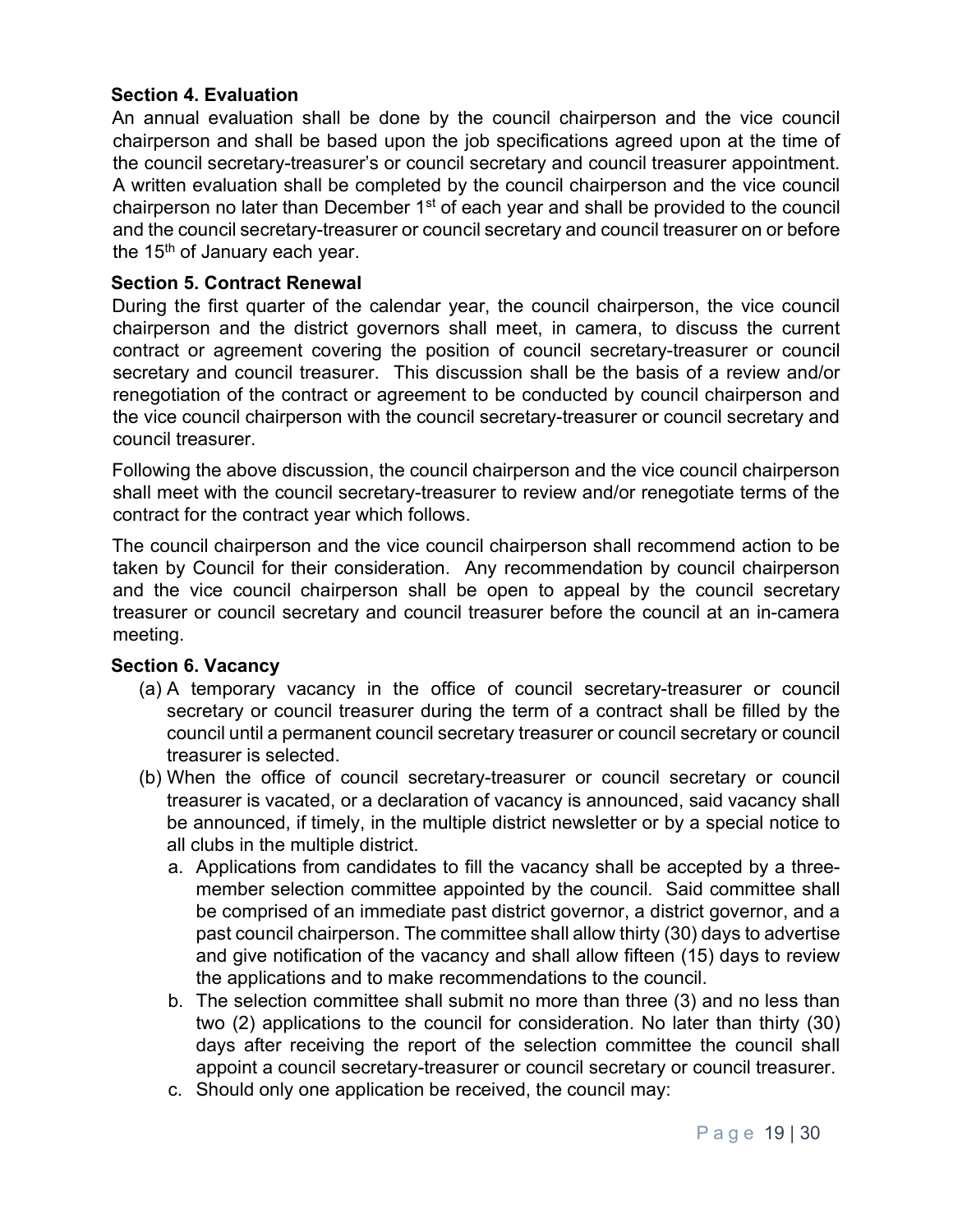- i. Accept the application provided that the selection committee recommends the applicant for the position.
- ii. Or, call a second time for applications and extend the allotted time by thirty (30) days.
- (c) In order to provide an orderly transition, the outgoing council secretary-treasurer or council secretary or council treasurer may work with the newly appointed council secretary-treasurer or council secretary or council treasurer for a reasonable time. The reasonable expenses incurred by the outgoing council secretary treasurer or council secretary or council treasurer during the transition period shall be approved by the council.

## ARTICLE III - COMMITTEES

#### Section 1. Appointed Committees

The council shall appoint, as early as practical in their year, the following multiple district committees:

- (a) CREDENTIALS COMMITTEE. The Credentials Committee of the multiple district convention shall be composed of the current district governors, first and second vice district governors and cabinet-secretary treasurers. The chairperson of this committee shall be the council chairperson. Each such Credentials Committee shall have the powers and perform the duties set forth in ROBERT'S RULES OF ORDER, NEWLY REVISED.
- (b) MULTIPLE DISTRICT GLOBAL ACTION TEAM. Chaired by the council chairperson and includes the GMT multiple district coordinator, GST multiple district coordinator and GLT multiple district coordinator. Develops and initiates a coordinated plan to help expand humanitarian service, achieve membership growth, and develop future leaders within the multiple district. Meets regularly to discuss the progress of the plan and initiatives that may support the plan. Collaborates with area leaders and members of district Global Action Teams to share best practices, achievements and meet challenges.
- (c) MULTIPLE DISTRICT CONVENTION COMMITTEES. The Council of Governors shall appoint, designate the chairperson of, and fill any vacancies occurring in the following multiple district convention committees: Resolutions, Nominations, Elections, Constitution and By-Laws, Rules and International Convention. Each sub-district shall have at least one representative on each such committee. These committees shall perform such duties as the Council of Governors shall designate.
- (d) Finance Committee
- (e) International Convention & Promotion
- (f) Long Range Planning
- (g) Constitution, Bylaws, Policy & Convention Manual
- (h) Lions Foundation of Canada

The term shall begin at the date of appointment and continue until a new committee is appointed for the following year. Notice of such appointments shall be furnished to the appointee and to all clubs in the multiple district.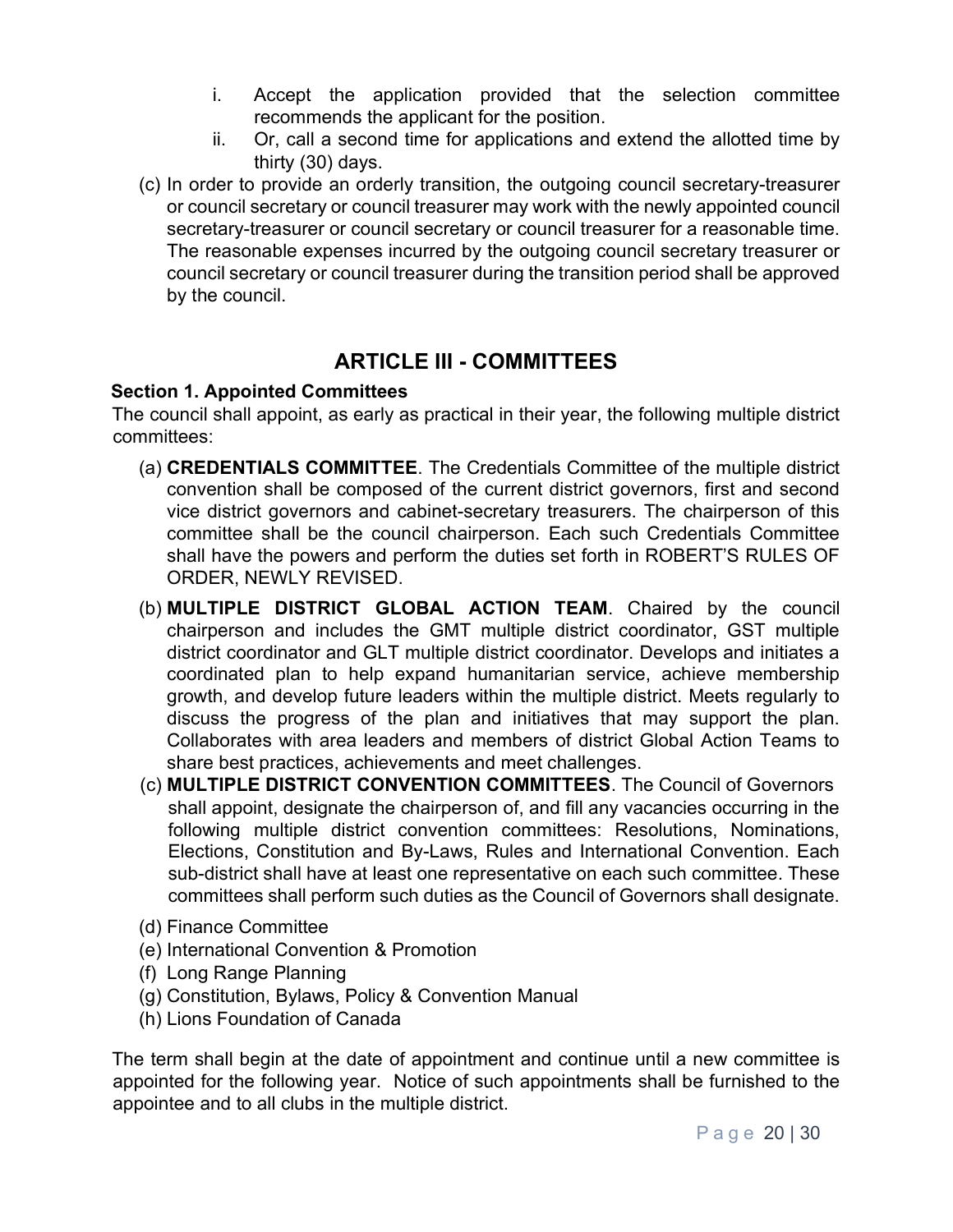#### Section 2. Committees

The council shall have the authority to appoint additional multiple district committees as in their judgment may be necessary.

#### Section 3. Chairpersons

The council shall, with the exception of the multiple district convention advisory committee which is covered under Article VII, Section 1 of the Multiple District C Bylaws, appoint the chairpersons of multiple district committees and shall have the power to fill any vacancies in said committees that have been appointed by them.

#### Section 4. Additional Committees

Additional multiple district or convention committees may be ordered by any convention assembly.

#### Section 5. Ex-Officio Members of Standing Committees

The vice-council chairperson and present and past International presidents and international directors who are members in good standing of a multiple district club shall be ex-officio members of all standing committees.

## ARTICLE IV - RECEIPTS AND DISBURSEMENTS

#### Section 1. Per Capita Tax

Multiple District Administration Account

(a) An annual per capita tax established each year at the annual multiple district convention shall be levied on each member of each club in the multiple district. Each sub-district shall be invoiced twice a year in accordance with Lions Clubs International billing policies. The first invoice, for one half of each member's multiple district per capita tax, shall be sent out not later than July  $25<sup>th</sup>$  of each year and the invoice amount shall be based on the end of June multiple district healthy club report provided by Lions Clubs International. The second invoice, for one half of each member's multiple district per capita tax, shall be sent out not later than January 25<sup>th</sup> of each year and the invoice amount shall be based on the end of December multiple district healthy club report provided by Lions Clubs International.

Billing period will be July 1<sup>st</sup> to June 30<sup>th</sup>.

- (b) The annual per capita tax shall be based upon the membership of each club as shown by its June and December multiple district healthy club membership report or the most current billing information provided by Lions Clubs International. Such tax shall be collected from each respective sub-district, with the full amount owing to the multiple district, with no allowance for outstanding accounts, being forwarded to the multiple district office. Accounts delinquent in excess of ninety (90) days, may be subject to a service charge.
- (c) New or reorganized clubs shall pay the pro-rated per capita tax beginning the first day of the second month following their organization or reorganization.

#### Section 2. Per Capita Tax Review

The multiple district council will present a detailed budgetary expenditure plan, for the next Lionistic year, at the multiple district convention, outlining where the funds are to be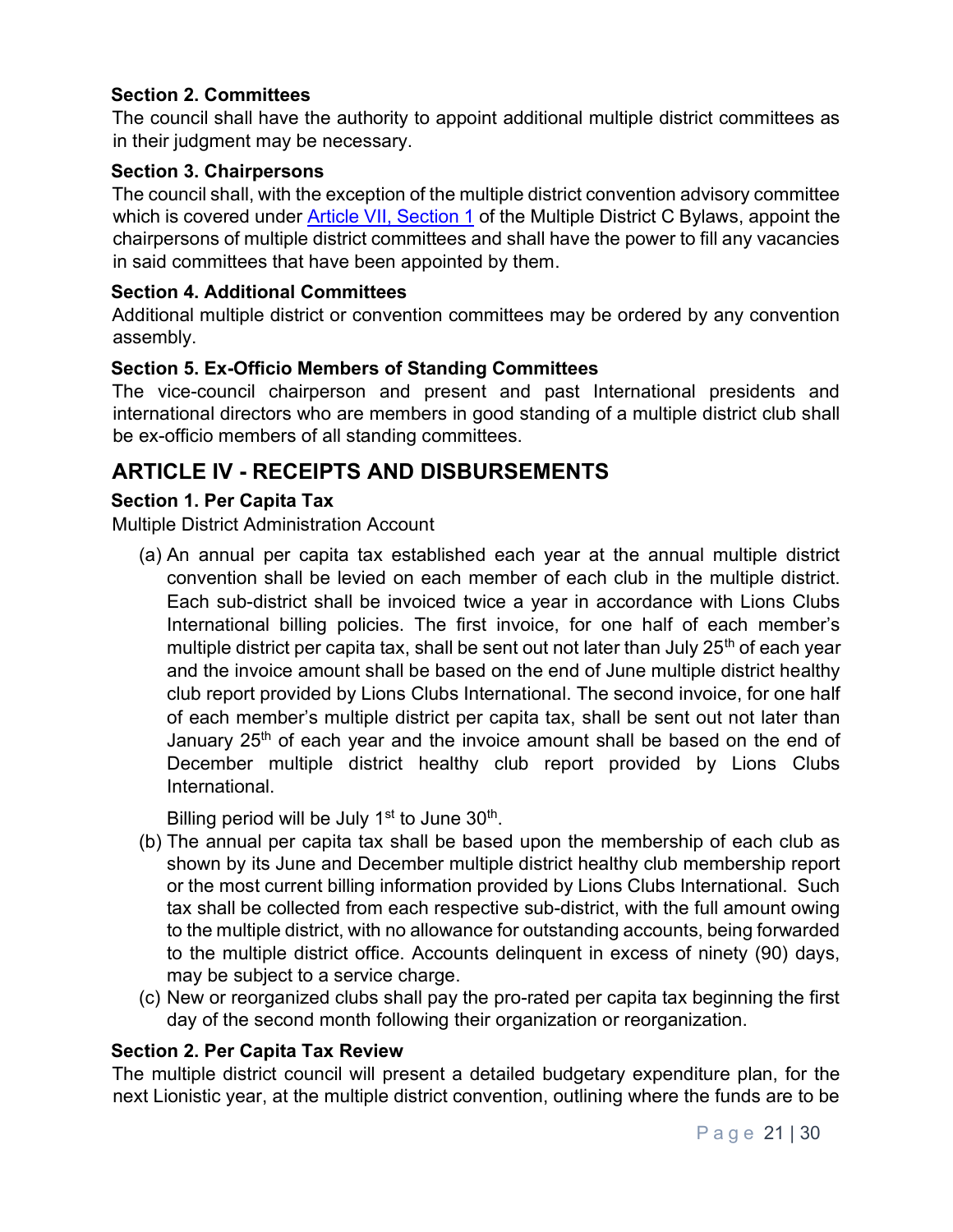spent and the contingency fund amounts. This presentation will establish the multiple district per capita tax to be charged. The resulting per capita tax, if changed from the previously approved amount, shall be approved by a vote of the membership. The per capita tax review is not required annually, but there will be no more than 5 years between each review.

#### Section 3. Allocation of Per Capita Tax

The Multiple District Administrative Account, Budget

An annual budget shall be prepared by the vice council chairperson and council secretary treasurer or council treasurer and shall include, but not be limited to, the following:

- (a) Multiple District Operations
- (b) Office Administration
- (c) Outgoing District Governors to International Convention, or
- (d) USA/Canada Forum
- (e) Capital Reserve Account
- (f) Global Leadership, Global Membership and Global Service Programs
- (g) Multiple District Communication Package
- (h) Multiple District Convention
- (i) International Participation
- (j) International Convention Participation Multiple District Campaign Expense
- (k) Multiple District Friendship Committee
- (l) Contingency Items

This budget shall be prepared and presented to the finance committee for its review and presentation to council at the final council meeting of the year preceding that for which the budget is designed. Final draft of this budget must be adopted no later than the first council meeting of the year for which the budget is designed. The approved budget shall be available for distribution 30 days after the first council meeting, upon written request, to the clubs in the multiple district, by electronic means or by mail. The budget shall then be published and distributed to each club requesting same, by September  $10<sup>th</sup>$  of each year.

#### Section 4. Finance Committee

The council, in prior consultation with the incoming multiple district governors, shall, at its final meeting of the year, will determine if the finance committee will meet as the whole council or appoint a multiple district finance committee to serve in the ensuing year. If the multiple district finance committee is to be appointed, the members shall be:

- If the multiple district finance committee is to be appointed, the members shall be:
- \* the incoming Vice Council Chairperson (Chair of the Committee)
- \* the incoming Council Chairperson
- \* those members of Council appointed to the committee by Council

These above noted Lions shall be full voting members of said committee with all rights and responsibilities as set out in the Multiple District C Bylaws and the Multiple District C Policies.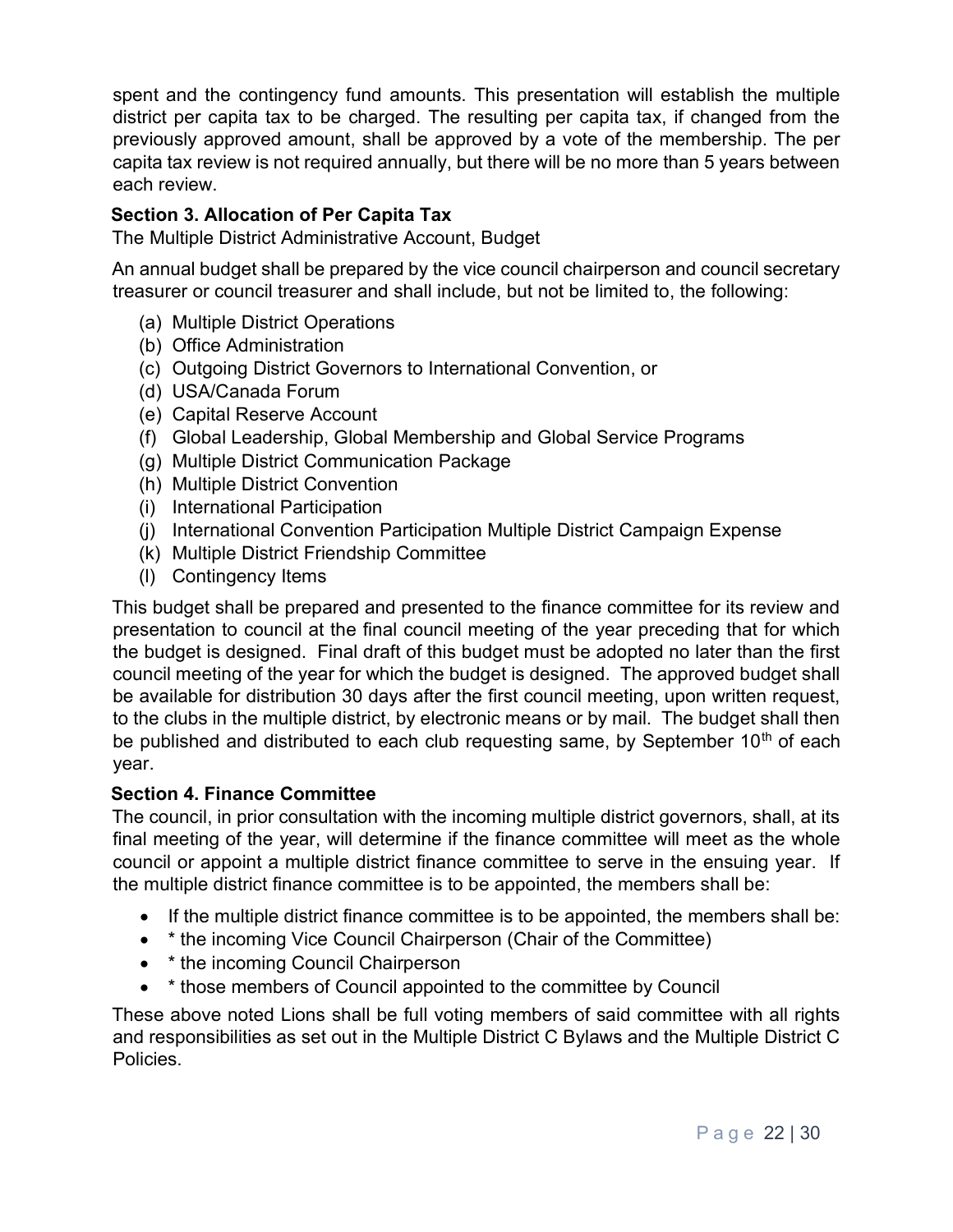The multiple district finance committee may select one advisor to its committee from the current multiple district advisors and said advisor shall be a non-voting member of this committee. The council secretary treasurer or council secretary and council treasurer shall be ex-officio to this committee.

Functions of this committee shall include:

- (a) Review of the annual budget prepared by the vice council chairperson and the council secretary-treasurer or council treasurer for approval by the council.
- (b) Regular review of extraordinary vouchers for approval by the council.
- (c) Monitor actual receipts and expenditures to budget and alert council to deviations.
- (d) Review and recommend for council approval, budgets and financial statements of all multiple district committees and approved programs.
- (e) Investigate such other financial matters as directed by council.

#### Section 5. Expense Claims (Vouchers)

All disbursements from the multiple district administrative account shall be supported by expense claims (vouchers) prepared by the payees and approved by the council.

#### Section 6. Expenses

Said per capita tax (Section 1 (a)) collected shall be distributed for expenses of the multiple district as are approved by the council; except disbursements as directed otherwise by this Constitution and Bylaws. All approved payments will be made:

- a) By cheque and will require signing by two (2) of the following: MDC Council Chair; MDC Vice Council Chair; or MDC Secretary-Treasurer or MDC Treasurer (any cheques made payable to any signee cannot be signed by that person).
- b) Where the technology allows for electronic transfer of funds, this is acceptable provided it is authorized in dual custody/authorization.

#### Section 7. Expenses for Multiple District Officers 1<sup>st</sup> & 2<sup>nd</sup> Vice District Governors

- (a) District governors,  $1^{st}$  vice district governors,  $2^{nd}$  vice district governors, vice council chairperson, and council chairperson may be reimbursed for their attendance at council meetings. Such reimbursement shall be in accordance with the approved budget and the multiple district rules of audit as contained in multiple district policies.
- (b) In addition, the district governors, the vice council chairperson and the council chairperson may claim additional expenses, to defray un-reimbursed expenses while attending multiple district leadership seminar or travel costs incurred within the district or multiple district during their term of office. The claim shall not exceed the approved budget amount.
- (c) The council chairperson and vice council chairperson may claim expenses while attending either the International Convention or the USA/Canada Forum and/or a multiple district leadership seminar. Such reimbursement, to defray the expenses while attending the said events. The claim shall not exceed the approved budget amount.

NOTE: No individual will receive more than one allowance in any one fiscal year. All claims must be supported by receipts and/or mileage statement based on multiple district rules of audit.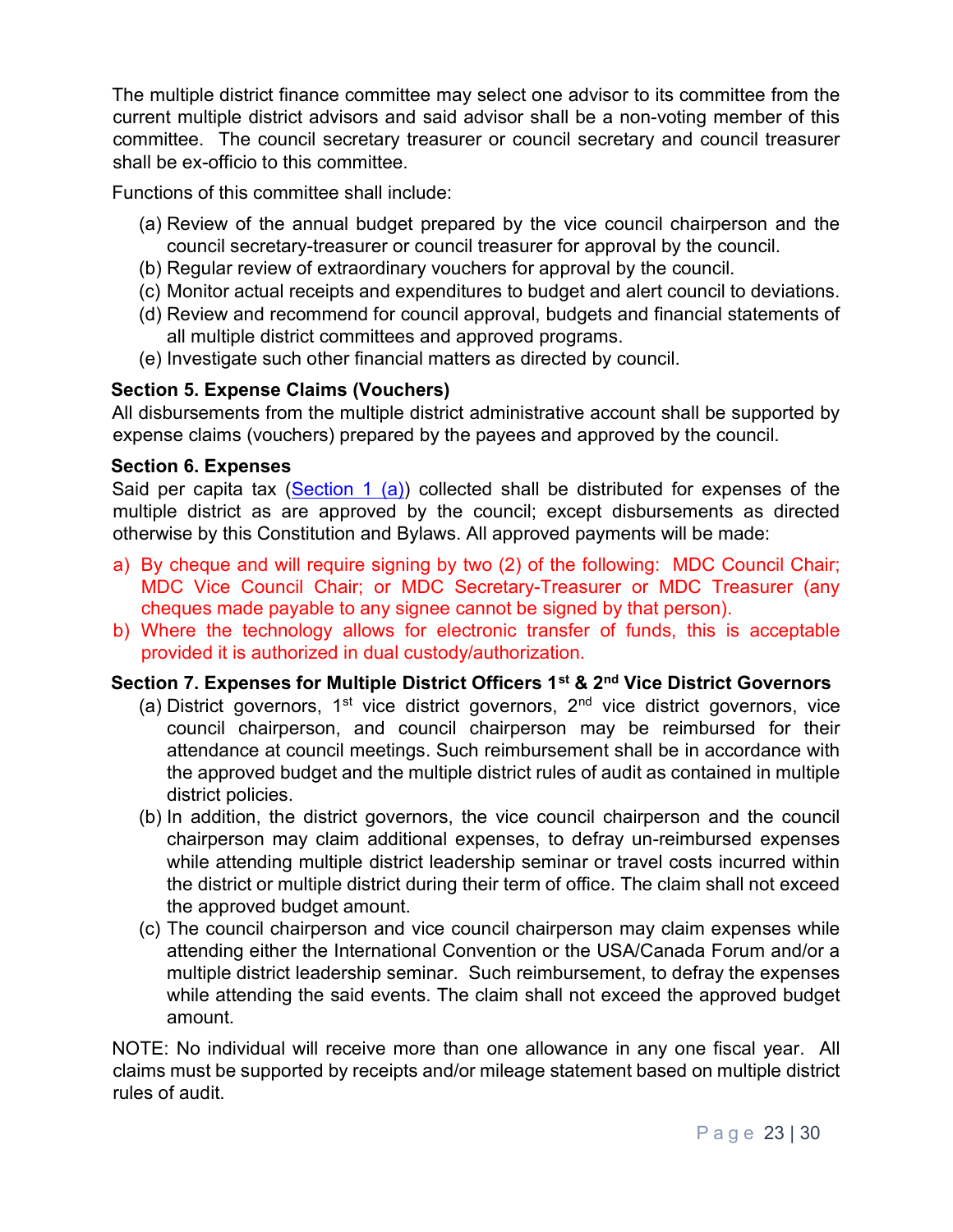#### Section 8. Excess Expenses

The council shall not incur expenses in excess of the anticipated income from the annual per capita multiple district tax plus any accumulated surplus.

#### Section 9. Financial Review

At the close of each fiscal year, a statement of financial condition shall be available to the clubs, in the multiple district, at their written request. The statement shall be available, once accepted and approved by Council.

#### Section 10. Carry-Over Funds

At the end of the fiscal year, funds held in the multiple district convention account shall be placed in the convention reserve account and used only as authorized in Article VI, Section 3 of the By-Laws. All surplus money remaining in the campaign fund shall remain therein and shall be used only as authorized in Article X, Section 1 of the By-Laws of the multiple district.

#### Section 11. Carrying Charge

Accounts delinquent in excess of ninety (90) days, may be subject to a service charge.

## ARTICLE V - MULTIPLE DISTRICT CONVENTION

#### Section 1. Official Call

The Council of Governors shall issue an official printed call for the annual multiple district convention not less than thirty (30) days prior to the date fixed for holding the same, stating the place, day and hour thereof.

#### Section 2. Officers

The members of the Council of Governors shall be the officers of the annual multiple district convention.

#### Section 3. Convention Chairperson

The Council of Governors shall select the Convention Chairperson for each Multiple District Convention. The Convention chairperson does not necessarily need to be a member of the convention host club(s).

#### Section 4. Proposals to Host the Multiple District Convention

The Multiple District C Office shall receive all proposals, in writing, from clubs desiring to host the multiple district convention in their area. The submissions shall be received 30 days prior to the last scheduled council meeting of the year, 2 years prior to the proposed date of the convention and shall conform to the criteria as defined in the Multiple District Policy manual.

The site shall be selected by the council from the proposals received.

In the event no such proposal is received, the location of the annual multiple district convention shall be determined by the council. Every effort shall be made to alternate the convention site between the districts.

#### Section 5. Registration Fee

A fee fixed by the council may be collected from each delegate, alternate and guest attending the multiple district convention.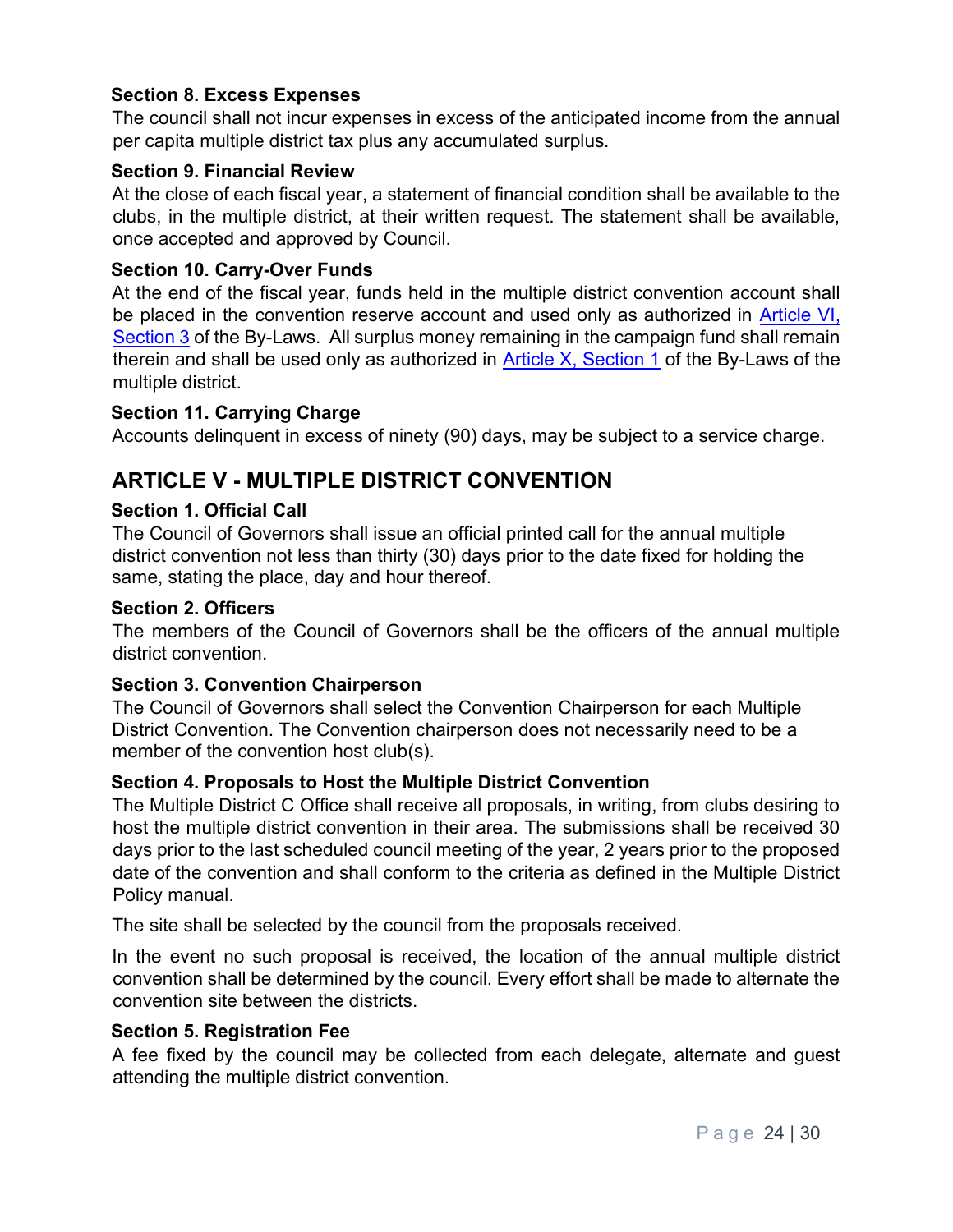#### Section 6. Change of Site

The council shall retain and have the absolute power to change at any time, for good and sufficient reason, without the multiple district incurring any liability whatsoever, the city or place of holding the multiple district convention.

#### Section 7. Convention Rules/Convention Program

The council shall publish the Rules of Convention, for acceptance by the delegates, arrange and publish the program for the multiple district convention, and the same shall be the order of the day for all sessions.

#### Section 8. Rules of Order

Robert's Rules of Order, newly revised, shall govern all parliamentary procedure except as otherwise provided in the Rules of Procedure adopted by the Convention.

#### Section 9. Sergeant-at-Arms

A convention sergeant-at-arms and such assistant sergeant-at-arms as it deems necessary shall be appointed by the Council of Governors.

#### Section 10. Sub District Convention

A meeting of the registered delegates of a sub-district in attendance at a multiple district convention may constitute the annual convention of said sub-district.

## ARTICLE VI - MULTIPLE DISTRICT CONVENTION OPERATIONS

#### Section 1. Multiple District Operations

Council shall defray expenses involved in reporting, printing and mailing the report of the proceedings of the multiple district convention, prizes authorized by the council, printing of credential certificates and ballots as required, invitations, and such other expenses as are, in the opinion of the council, legitimate convention expenses.

#### Section 2. Multiple District Convention Funds

The multiple district convention funds may be advanced to the convention committee for payment of deposits.

#### Section 3. Convention Reserve Account

In the event the convention, in any year, has a balance left after payment of all multiple district convention expenses, half of the balance shall be distributed to the convention host club(s) and the other half of the balance shall be placed in a multiple district convention reserve account and all monies in this account shall be administered, invested, or disbursed at the discretion of the council. Disbursement of all monies in this account shall be limited to multiple district convention expenses, including subsidies.

#### Section 4. Financial Deficit

Should a financial deficit arise from the operation of the multiple district convention caused by a failure of the Council's due diligence, then such deficit shall be the responsibility of the council and taken from our convention reserves after thorough investigation by council. Should a deficit arise as a result of the host club's actions, such deficit shall be regarded as the sole responsibility of the host club. It shall be the responsibility of the host club to make good such deficit and render to the council a balanced financial statement. The host club shall have the right to appeal to the council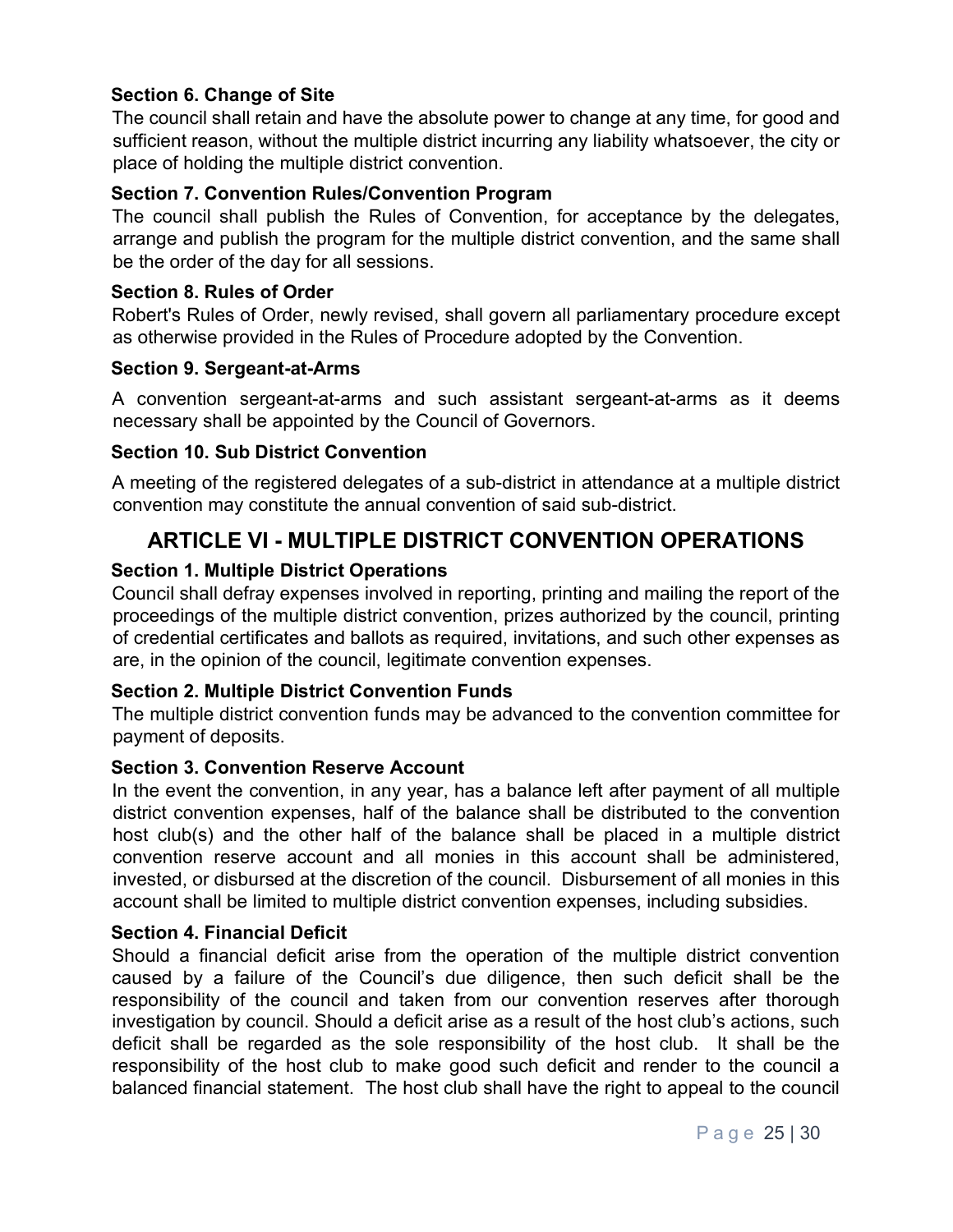for redress. The appeal must detail circumstances out of which the deficit arose. The decision of the council shall be final as to the amount of redress, if any, allowed.

#### Section 5. Convention Registration Fee

A convention registration fee, approved by the council, shall be collected from each delegate, alternate or guest attending the multiple district convention, who participates in the official convention activities. Said fee shall be collected by the multiple district, under the supervision of and for the council. The fee shall be used to defray the actual costs incurred in the operation of the convention, approved by the council.

#### Section 6. Convention Committee Financial Report

The multiple district convention committee shall within forty-five (45) days from the adjournment of the multiple district convention, furnish the council secretary-treasurer or council treasurer a complete financial statement of the convention, detailing the source and amounts of all revenue and the expenses of the convention, providing a true and accurate account of the financing of the convention and the surplus or deficit arising from the operation.

#### Section 7. Official Convention Report

An official report of the multiple district convention shall be prepared by the council secretary-treasurer or council secretary, under the supervision of the council, and distributed, either by electronic means or by mail, to the clubs in the multiple district, upon written request, within ninety (90) days of the close of the multiple district convention.

## ARTICLE VII - CONVENTION ADVISORY COMMITTEE

#### Section 1. Convention Advisory Committee

The Past International Officers nearest the convention site will be appointed by council to act as advisors to the multiple district convention host committee

#### Section 2. Expenses

Expenses of the convention advisory committee incurred in the performance of their duties shall be reimbursed, if budgeted for, in accordance with the multiple district rules of audit for no more than three (3) meetings per year and not to exceed one (1) days expenses plus mileage per meeting.

#### Section 3. Meeting Schedule

The convention advisory committee shall meet with the council at the first council meeting following the International Convention to submit preliminary plans and budget for the next multiple district convention. These plans and budget, on approval of the council, shall be immediately confirmed by the chairperson of the convention advisory committee, to the host club's convention committee, to be, utilized in organizing and staging the multiple district convention.

## ARTICLE VIII - MULTIPLE DISTRICT VOTING PROCEDURES

#### Section 1. Nominations

Should a vacancy occur, in a sub-district, for the office of District Governor, any Lions member of a club in the sub-district seeking the office of district governor shall file his/her intention to so run, in writing, with the multiple district nominating committee prior to the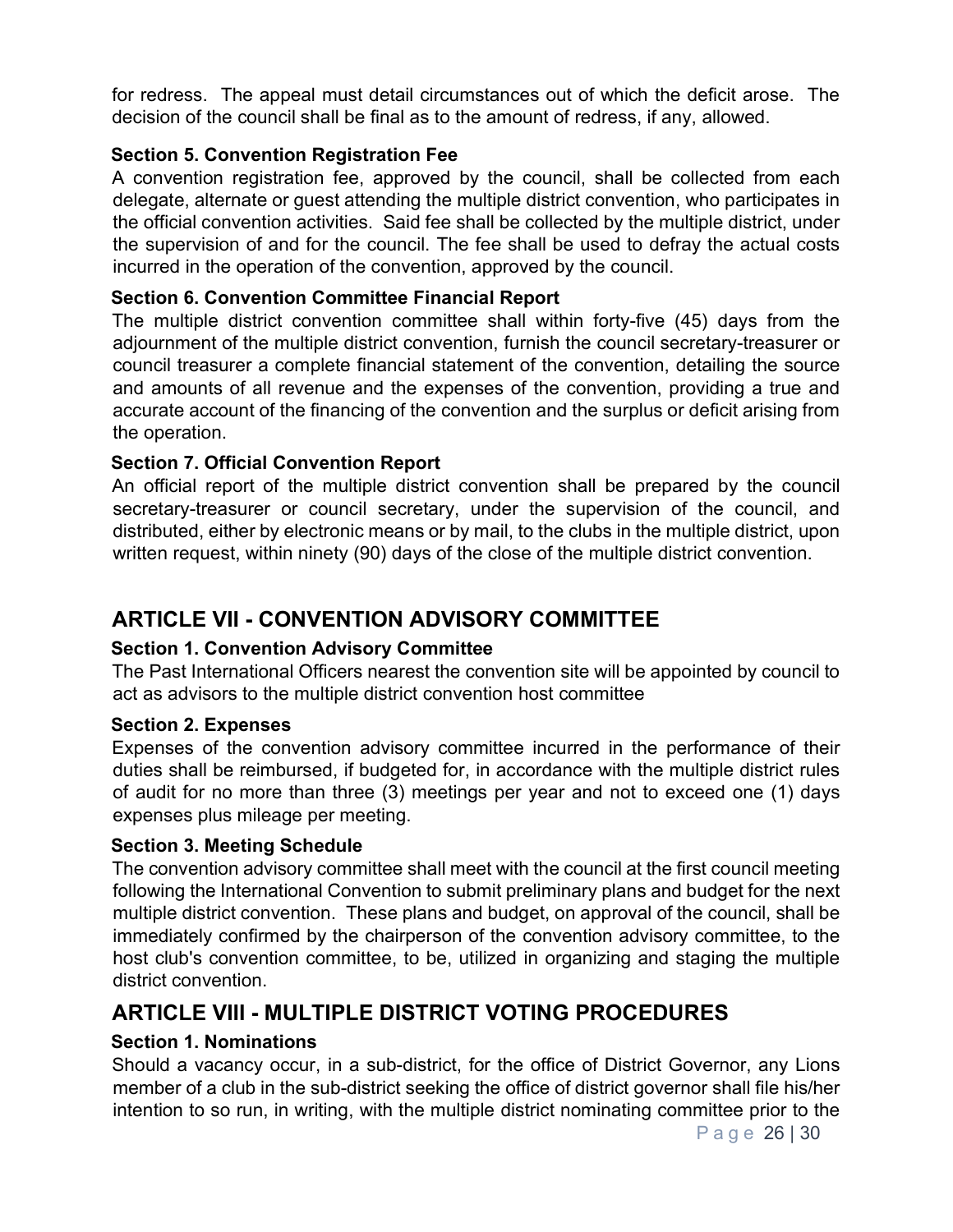day of that committee's report to the multiple district convention, and shall furnish therewith evidence of his/her compliance with the qualifications for said office as set out in the Lions Clubs International Constitution and Bylaws. The multiple district nominating committee shall place in nomination at the multiple district convention the names of all candidates so qualified. Each candidate shall be allowed one nominating speech of no more than two (2) minutes duration and one seconding speech of no more that (1) minute. Each nominee shall be allowed to speak for no more than (3) three minutes.

#### Section 2. Voting

The voting shall be by secret ballot, unless otherwise provided. The candidate or bid receiving a majority of votes cast shall be declared elected. In the event of a tie vote, or failure of one candidate to receive the required majority, on any ballot, balloting shall continue with respect to the two (2) candidates only, who received the largest number of votes on the previous ballot, until one receives the required majority of votes cast.

Section 3: In Person Voting - The MDC Council Chair together the District Governors may appoint a Member in Good Standing of MDC to act on their behalf as Election Head to oversee and arrange for in person voting as outlined in the MDC Policy Manual.

Section 4: Electronic Voting - The MDC Council Chair together with the District Governors may appoint a Member in Good Standing of MDC to act on their behalf as Electoral Officer to oversee and arrange for electronic voting should the need arise as outlined in the MDC Policy Manual.

## ARTICLE IX - CANDIDATES FOR INTERNATIONAL OFFICE

Nominations and Endorsement Third Vice President and International Director Nominees

#### Section 1. Endorsement Procedure

Subject to the provisions of the International Constitution and By-Laws, any member of a club in the multiple district seeking endorsement of the convention of the multiple district as a candidate for the office of international director or Third vice-president shall:

- (a) Deliver (by mail or in person) written notice of intention to seek such endorsement to the multiple district council secretary-treasurer or council secretary no less than 30 days prior to the convening date of the convention (sub- or multiple) at which such question of endorsement is to be voted upon;
- (b) Deliver with said notice of intention evidence of fulfillment of the qualifications for such office set forth in the International Constitution and By- Laws.

#### Section 2. Nomination

Each notice of intention so delivered shall be transmitted forthwith by the council chairperson and council secretary-treasurer or council secretary to the Nominating Committee of the respective convention, which shall review and perfect the same by obtaining from each prospective candidate any additional evidence of such intention and qualifications as may be necessary under the International Constitution and By-Laws, and shall place in nomination at the respective convention the name of each such prospective candidate who has fulfilled said procedural and constitutional requirements.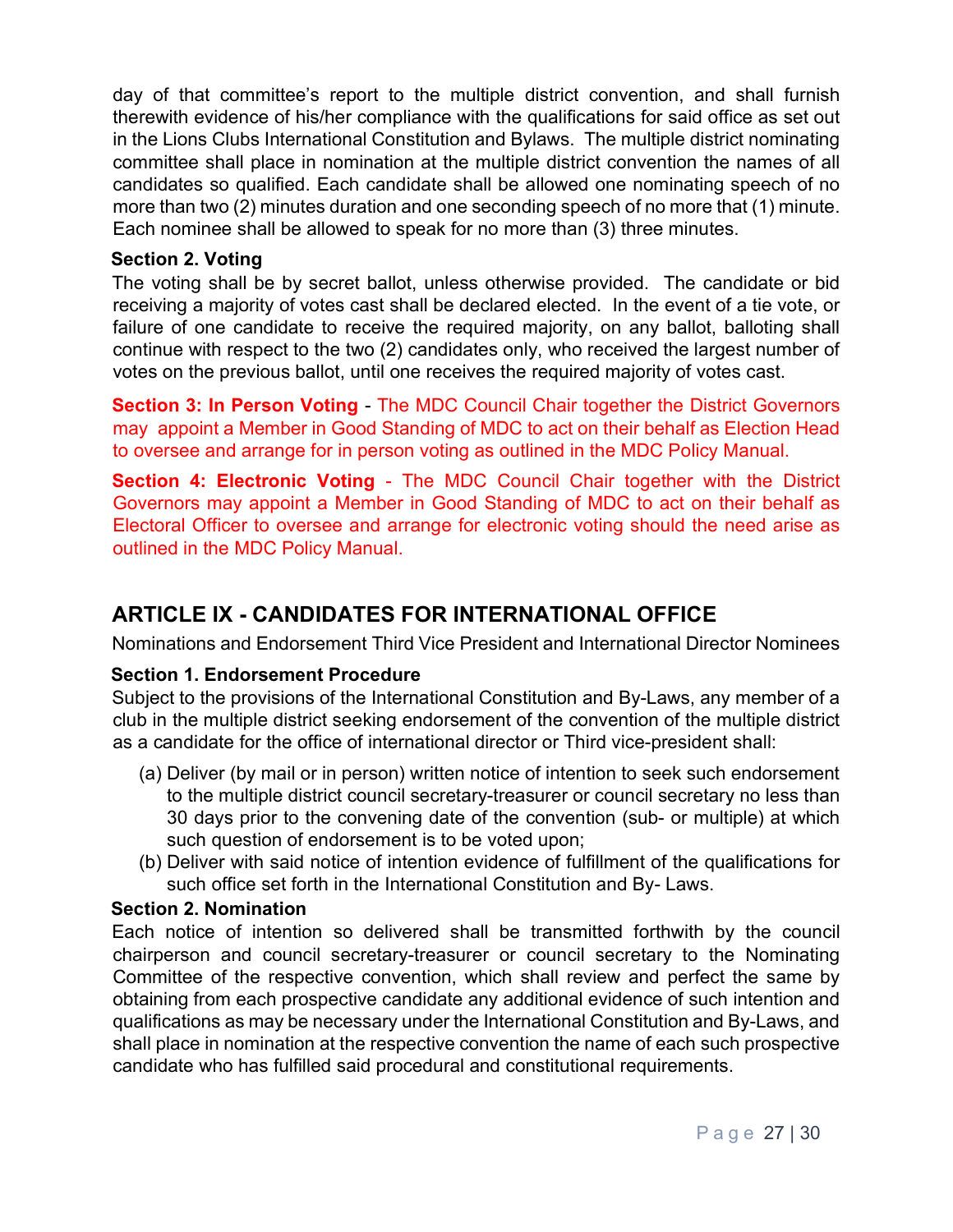#### Section 3. Speeches

Members seeking endorsement for office in the International Association of Clubs, as per Article IX, shall be allowed a five (5) minute nominating speech and a seconding speech of no more than three (3) minutes.

#### Section 4. Vote

The vote on the question of endorsement shall be by secret written ballot, unless there shall be only one nominee seeking the same, in which event a voice vote may be taken. The nominee receiving a majority of the votes cast shall be declared endorsed (elected) as the candidate of the multiple district convention. In the event of a tie vote, or failure of one nominee to receive the required majority, on any ballot, balloting shall continue with respect to the two nominees only who received the largest number of votes on the previous ballot until one receives the required majority of the votes cast.

#### Section 5. Sub District Endorsement

Any candidate seeking endorsement at the multiple district convention must first have secured the endorsement of his/her sub-district.

#### Section 6. Certification of Endorsement

Certification of endorsement by the multiple district convention shall be made in writing to the international office by the multiple district officials designated, and in accordance with the requirements set forth, in the International Constitution and By-Laws.

#### Section 7. Validity

No endorsement of any candidacy of any member of a club in this multiple district shall be valid unless and until the provisions of this Article have been met.

## ARTICLE X - MULTIPLE DISTRICT CAMPAIGN EXPENSE FUND

#### Section 1. Fund Criteria

The multiple district campaign expense fund is to be used to assist the financing of any campaign for International Office. The campaign expense fund shall be kept in a special account. The amount to be used in a campaign for an endorsed candidate for International Office from the multiple district campaign expense fund shall not exceed an amount indicated by a budget prepared in detail by the candidate and his campaign committee and approved by the council. Expenditures made by the candidate or campaign committee prior to such approval shall not be collected or reimbursed. Upon approval of the budget and upon receipt at the multiple district office of certified expenses, the council shall authorize the council secretary-treasurer or council treasurer to reimburse the campaign committee amounts incurred on behalf of the candidate seeking International Office. An advance or payment of campaign expense funds will be made to the candidate or his campaign committee only after certification of the candidate is so made and received by the International Office.

#### Section 2. Candidate Removed from Ballot

Should a candidate or the campaign committee remove the candidate's name from the ballot at the designated International Convention, the candidate or the campaign committee shall present to the council, the reasons for such removal and the council shall decide if such reasons are acceptable, before approving expenditures submitted for final payment.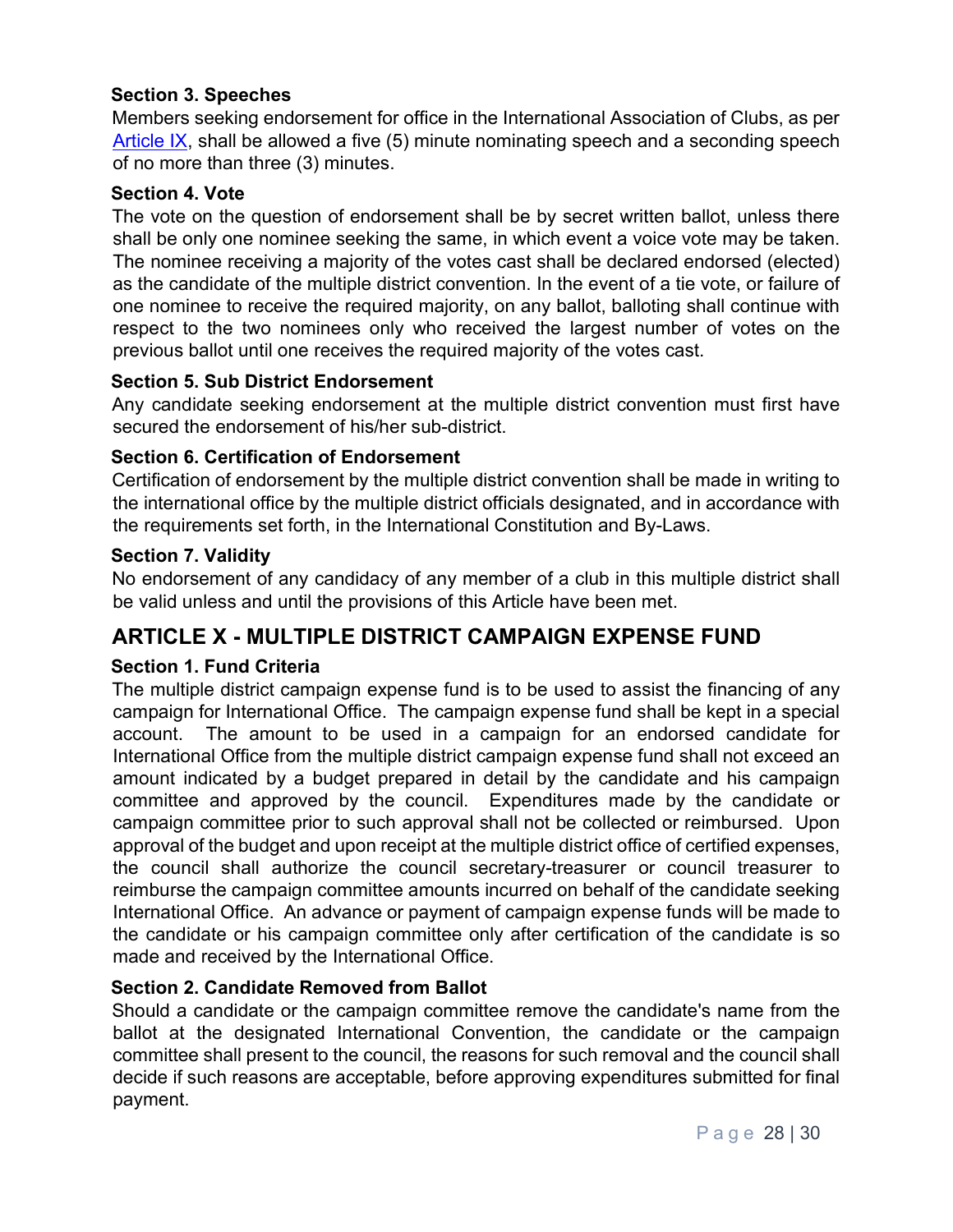#### Section 3. Candidate's Expenses

A candidate for International Office shall not be entitled to claim expenses for lodging or meals for himself or herself, his/her spouse, or members of the campaign committee. Travel expenses to and from the designated International Convention at which the election is to be held may be claimed for the candidate, his/her spouse, and the campaign committee chairperson provided that such claim is not more than the amount equal to two-thirds (2/3) of the economy airfare for each of the aforementioned persons.

#### Section 4. Campaign Committee Report

The candidate or his/her campaign committee shall, following the International Convention at which the election occurred, submit to the office of the council secretary treasurer or council treasurer a compete financial report including certified receipts, bills, and other evidence of campaign expenses with explanations of expenses together with a brief report of campaign procedures. Such receipts, bills, and explanations to be presented to the office of the council secretary-treasurer or council secretary in time to be dealt with, if possible, by the council at the meeting following the International Convention. Upon authorization by the council, the council secretary-treasurer or council treasurer shall pay to the candidate or campaign committee the balance substantiated by the approved receipts and bills within the budget approved by the council under Article XI, Section 2.

Upon the filing of the financial statement by the candidate or the campaign committee and the approval of the financial statement by the council, the campaign committee shall finally be discharged.

#### Section 5. Council Secretary-Treasurer's Report

The council secretary-treasurer or council secretary shall within thirty (30) days following the conclusion of the council meeting at which the campaign financial statements were approved, make the statements available for distribution, to the clubs in the multiple district, upon the written request, either by electronic means or by mail.

## ARTICLE XI - CAMPAIGN COMMITTEE

#### Section 1. Committee Structure

Whenever there is an endorsed candidate for the office of International Third Vice President or International Director from the multiple district, the candidate shall name a campaign committee not over seven (7) in number with the chairperson to be the candidate's campaign director. The membership of the campaign committee shall be approved by the council and the committee shall submit, in writing, to the council the budget and plan of campaign in detail.

#### Section 2. Budget

The campaign of any endorsed candidate shall be managed by the campaign committee but the expenditures so far as the multiple district funds are involved shall be based on the plan and budget submitted. The campaign committee shall have the power to make expenditures based on transfer from one item to another of its budget. In so far as applicable, rules of audit of Lions Clubs International will be followed by the candidate and the campaign in making payment reimbursing expenditures by any individual.